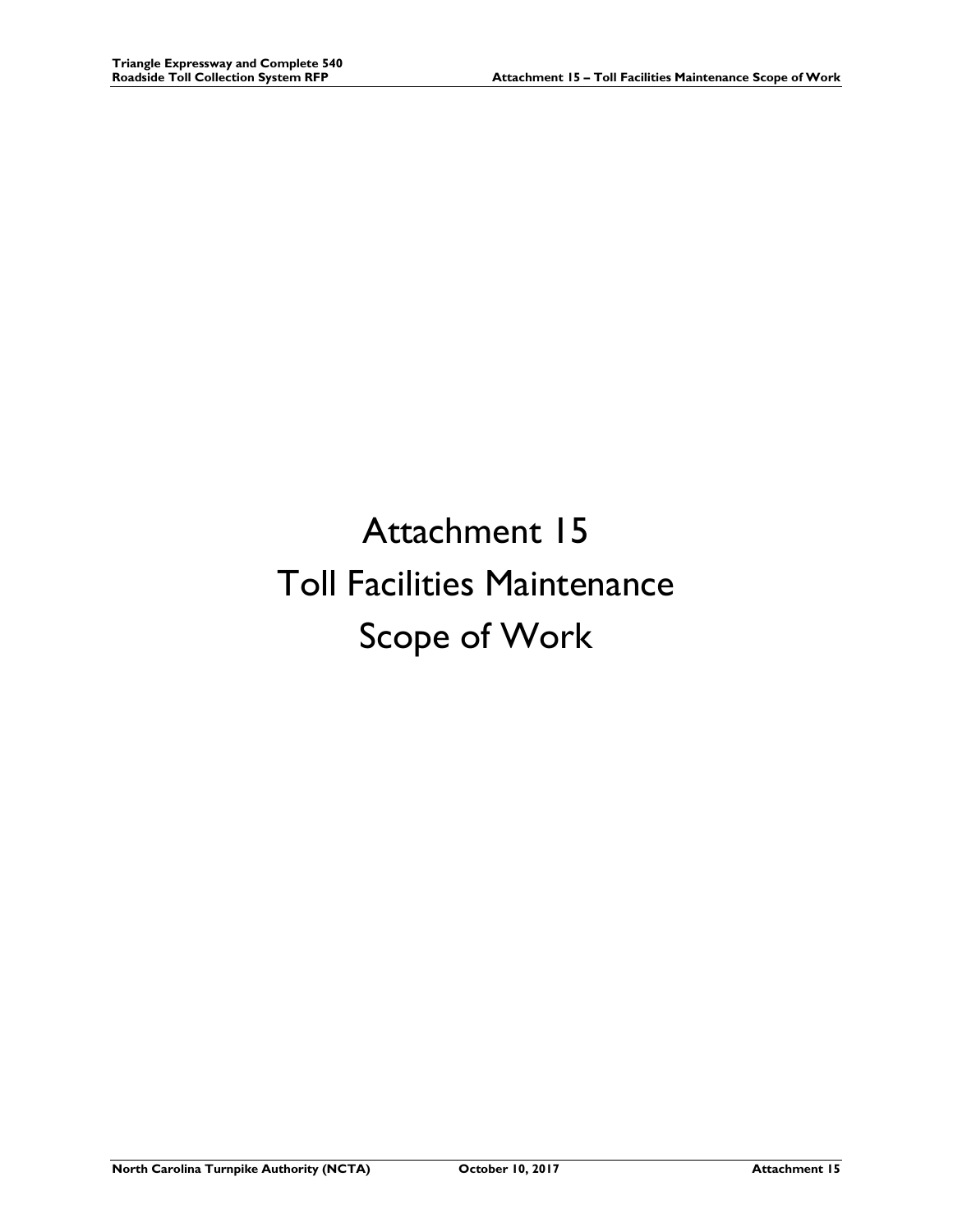# **Contents**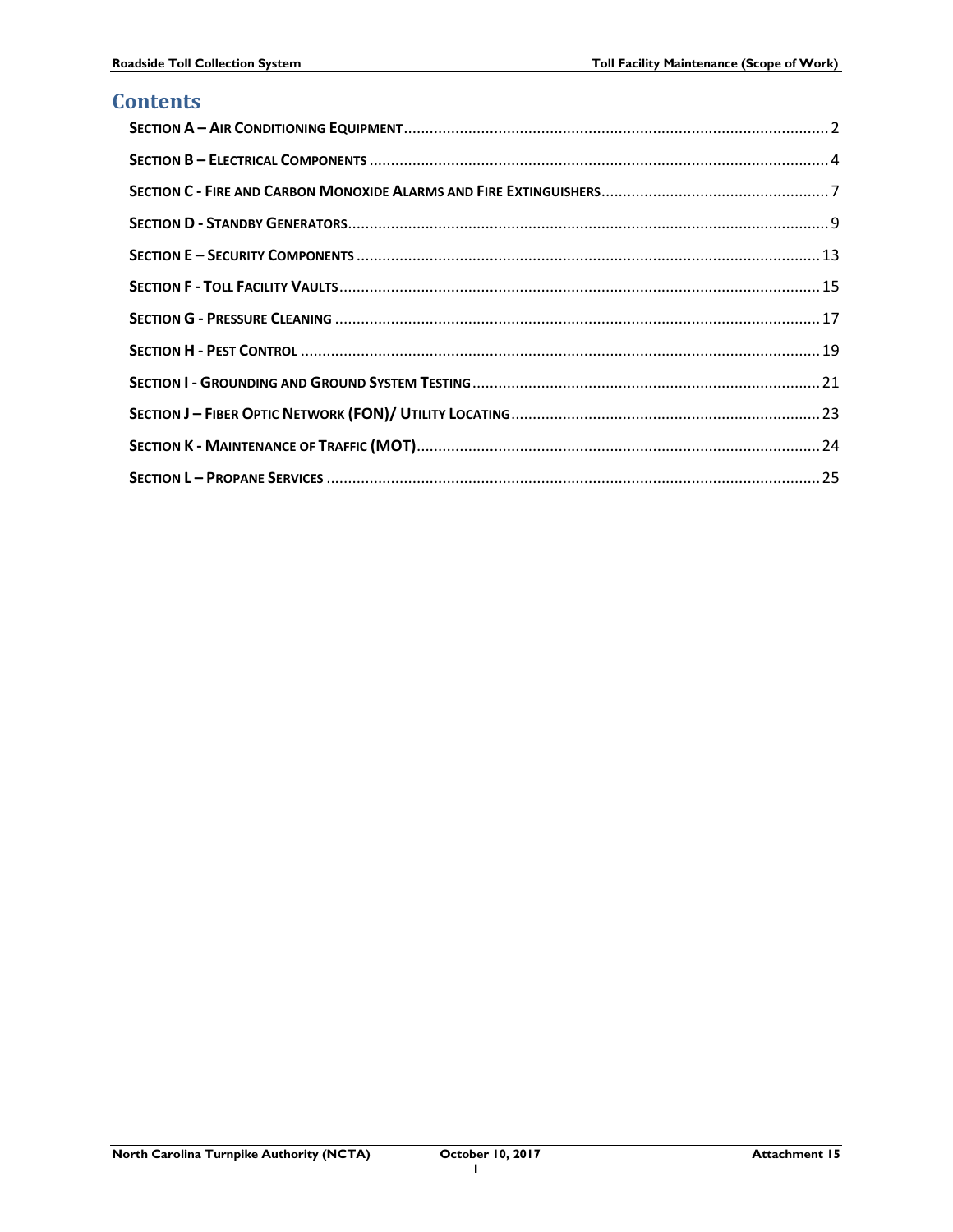# <span id="page-2-0"></span>**SECTION A – AIR CONDITIONING EQUIPMENT**

#### Description

Perform inspection, maintenance, repair, and replacement of all air conditioning equipment.

#### Qualifications

Not later than 60 days prior to Commissioning of the first tolling location, the Contractor shall submit a copy of the Contractor's Heating Group 3, Class 1 Contractor license from the State of North Carolina.

# Preventative Maintenance/Responsibilities

Monthly Maintenance:

• Replace filters (pleated high efficiency filters shall be used).

# Semi-Annual Maintenance:

- Perform inspection and maintenance checks/cleaning (preventive maintenance) on all units. All items in the preventive maintenance inspection shall be checked along with any other item necessary to ensure that each unit is operating properly.
	- o Clean condenser and evaporator coils, with industry approved chemicals and methods and per recommendations by the manufacturer.
	- o Clean oil air handling units (per manufacture recommendations).
	- o Clean drain pans and condensate lines.
	- o Lubricate all motors required.
	- o Clean inlet and outlet registers.
	- o Check controls and thermostats for proper operation.
	- o Check for leaks and adjust amounts of refrigerant as needed.<br>  $\circ$  Record refrigerant pressures.
	- Record refrigerant pressures.
	- o Check electrical connections.<br>
	o Check for vibrations and nois
	- Check for vibrations and noises.
	- o Check all belts and belt pulleys and replace worn belts.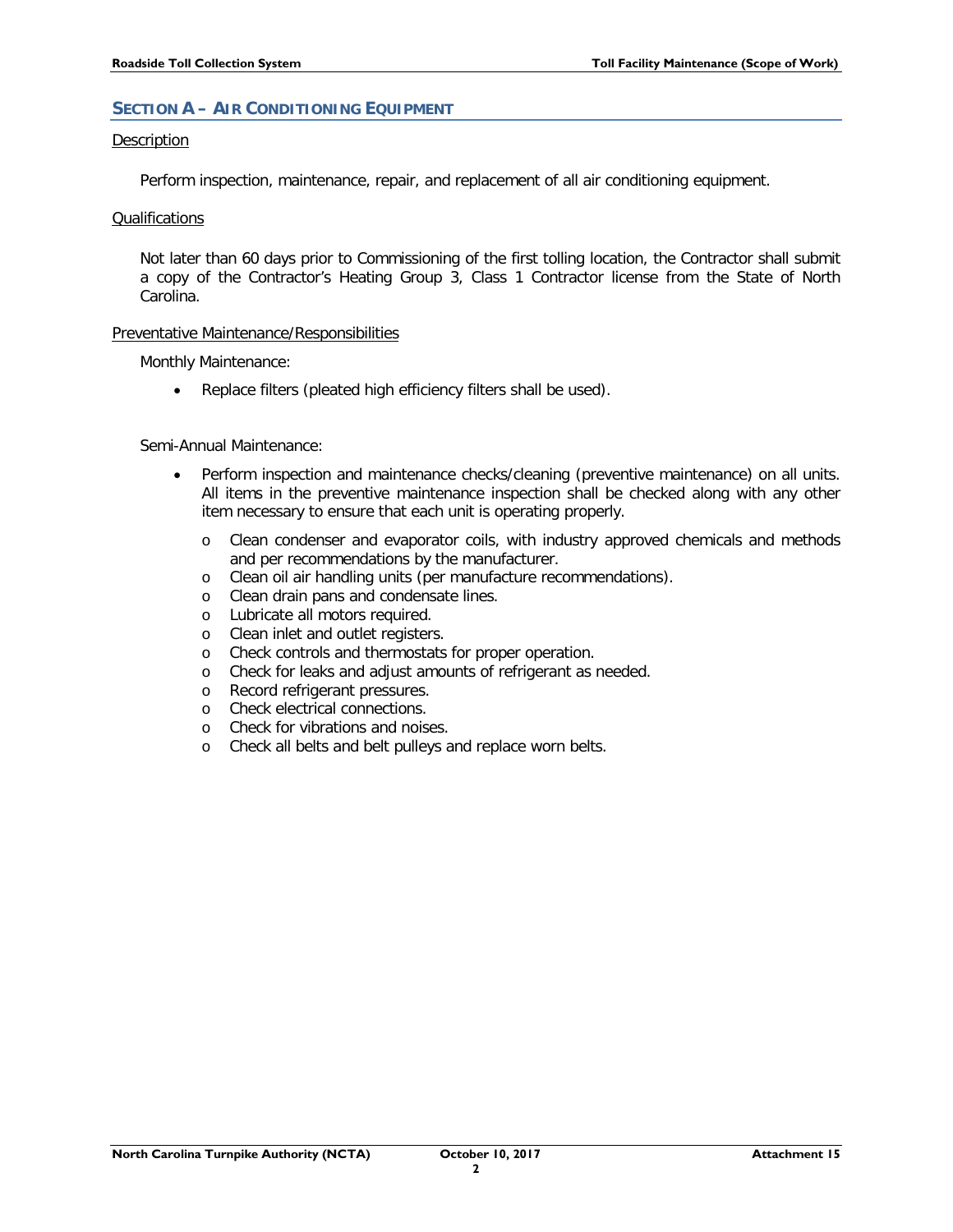# Unscheduled Service, Repairs and Replacements

- Repair response time (the time taken to arrive at the site after notification) shall not exceed two (2) hours regardless of the day or time of the notification for non-routine or emergency repairs.
- Provide unscheduled service calls, including emergency service, to diagnose problems and make repairs, adjustments and replacements, as necessary, to keep the equipment in good operating condition.
- If unit or item cannot be repaired or is not functional within twenty-four (24) hours, a temporary unit or item shall be provided until repairs are completed. The Contractor is required to provide, transport, install and operate a temporary unit when required. The same operation inspections and maintenance checks on the temporary unit will be required. This applies to units under warranty.
- The Contractor shall be responsible for replacing units or items as part of the Contract requirements. The NCTA must approve items being replaced that are not Original Equipment Manufacturer (OEM) or identical components.

# Documentation and Reporting

Upon completion of any and all service performed on the equipment identified above the Contractor will update the Maintenance Log File with all detailed information including:

- Date of Service Request
- Date of Service Completion
- Date of regularly scheduled maintenance activities
- Detail of tasks performed
- List any issues found
- List any replacement parts required
- Notification to NCTA for replacement part approval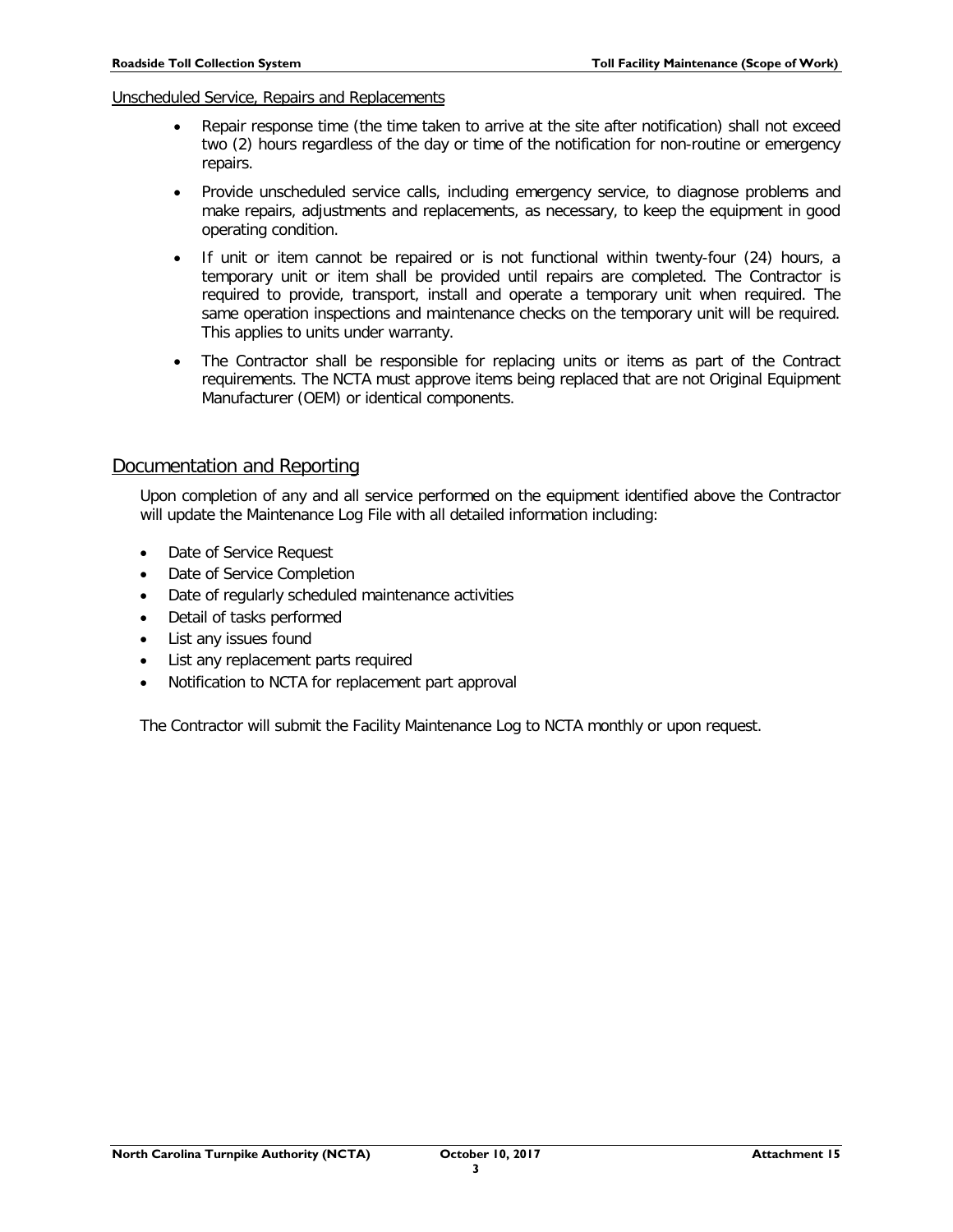# <span id="page-4-0"></span>**SECTION B – ELECTRICAL COMPONENTS**

# Description

Perform inspection, maintenance, installation, replacement, and repair of electrical items including but not limited to panel boxes, panels, breakers, fuses, contactors, disconnects, indoor and outdoor fixtures, switches, ballasts, fittings, controls, rewiring, severed/damaged conduits, cables, and vault lighting or any exterior or parking area lighting serviced from vault.

# **Qualifications**

Not later than 60 days prior to Commissioning of the first tolling location, the Contractor shall submit a copy of the Contractor's electrical certification in accordance with the laws of the State of North Carolina.

#### Preventative Maintenance/Responsibilities

As-Needed Maintenance:

• Replace bulbs, including any lighting fixture (interior or exterior, including parking or powered from the vault) within twenty-four (24) hours of observation or notification.

#### Monthly Maintenance:

- Electrical Distribution Equipment
	- o Inspect for warning signs, wear, or malfunction.
	- o Inspect enclosures for damage, unauthorized openings, and corrosion of metallic objects. Repair and paint to match as required. Inspect air passages and remove any blockage.
	- o Inspect, investigate, and solve conditions producing unusual odors.
	- o As equipment is operated and tested, listen, investigate, and mitigate conditions for unusual noises.
	- o Inspect equipment grounding components such as conductors and connections. Inspect insulators for damage.
	- o Inspect liquid immersed equipment for leaks and damage.
	- o Inspect indicating lights for correct illumination.
	- Remove debris, dirt, insect nests, and other foreign objects from all components, housings, cabinets, panels, etc.
	- o Verify operation of space heaters and control thermostat. Check thermostat set point for proper setting.

Annual Maintenance:

- Electrical Distribution System
	- o Inspect electrical connections for degradation.
	- o Torque all electrical connections to design value.
	- o Verify the grounding of the equipment and associated neutral where applicable.
	- o Conduct infrared test on all main current carrying equipment for hot spots that may indicate overheat conditions or loose connections.
	- o Using calibrated test instruments, calibrate ammeters, voltmeters, etc. Verify continuity of metering selector switch contacts with ohmmeter.
	- o Inspect electronic power meter on Main Distribution Panels for proper operation.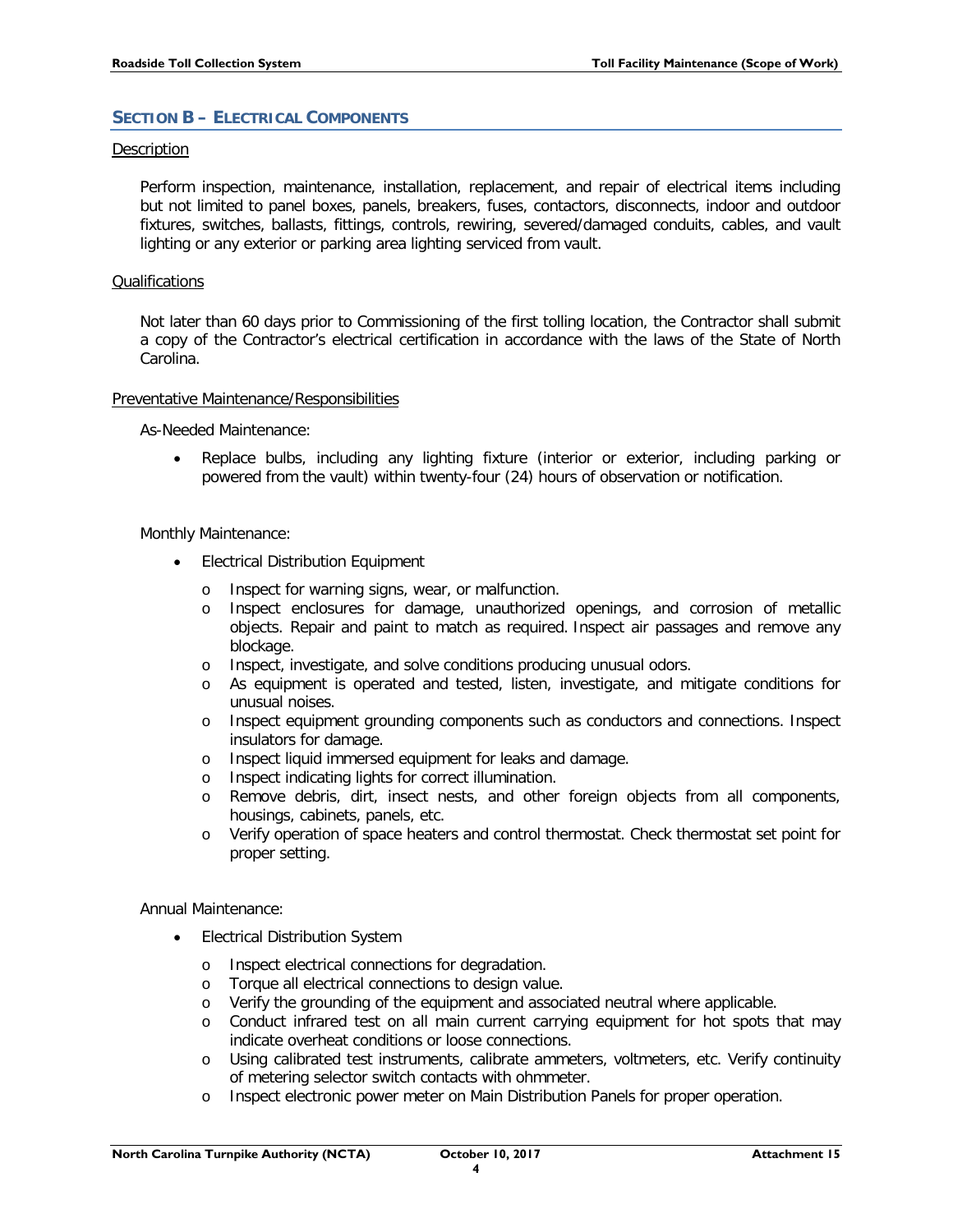- Low Voltage Panel boards
	- o Inspect electrical insulation for discoloration and degradation.
	- o Service circuit breakers per manufacturers' recommendations.
	- o Inspect breakers' current carrying components for discoloration that may indicate overheating.
	- o Perform insulation resistance test on each phase-to-phase and phase-to-ground using a megohmmeter.
	- o Prove circuit breaker operation by actuation of each associated protective device.
	- o Verify Surge Protection Device (SPD) is functioning (lights).
	- o Measure and record neutral currents.
- Automatic Transfer Switches
	- o Inspect, operate, adjust, and lubricate mechanical linkages.
	- o Verify operation of mechanical interlocks.
	- o Inspect and dress current carrying contacts in accordance with manufacturer's recommendations.
	- o Test automatic transfer switches. Perform insulation resistance test on each phase-tophase and phase-to-ground using a megohmmeter.
	- o Perform contact resistance test.
	- o Prove correct operation of the transfer switches by manually initiating transfers in both directions.
	- o Simulate the automatic conditions requiring automatic transfer switches to transfer in both directions
	- o Verify generator start on transfer.
	- o Verify correct indicating light operation.
	- o Verify equipment alarms critical monitoring system.
- Safety Switches (Disconnects)
	- o Inspect, operate, adjust, and lubricate mechanical linkages.
	- o Verify operation of mechanical interlocks.
	- o Inspect and dress current carrying contacts in accordance with manufacturer's recommendations.
	- o Test safety switches. Perform insulation resistance test on each phase-to-phase and phase-to-ground using a megohmmeter on each critical load switch.
	- o Perform contact resistance test on each critical load switch.

#### Unscheduled Service, Repairs and Replacements

- Repair response time (the time taken to arrive at the site after notification) shall not exceed two (2) hours regardless of the day or time of the notification for non-routine or emergency repairs.
- Provide unscheduled service calls, including emergency service, to diagnose problems and make repairs, adjustments and replacements, as necessary, to keep the equipment in good operating condition.
- If unit or item must be repaired or replaced within seventy-two (72) hours. This applies to all units, including those covered under warranty.

# Documentation and Reporting

Upon completion of any and all service performed on the equipment identified above the Contractor will update the Maintenance Log File with all detailed information including: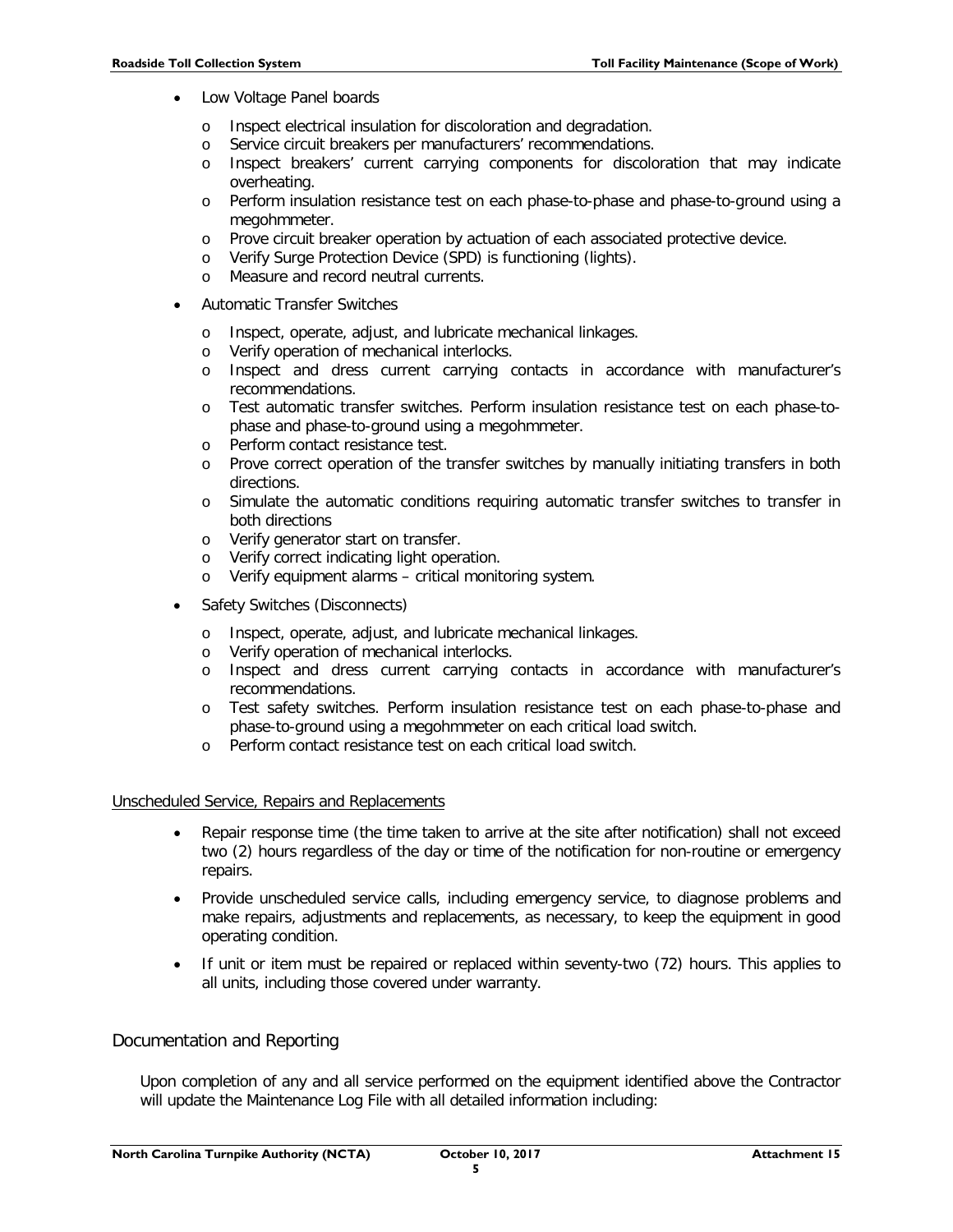- Date of Service Request
- Date of Service Completion
- Date of regularly scheduled maintenance activities
- Detail of tasks performed
- List any issues found
- List any replacement parts required
- Notification to NCTA for replacement part approval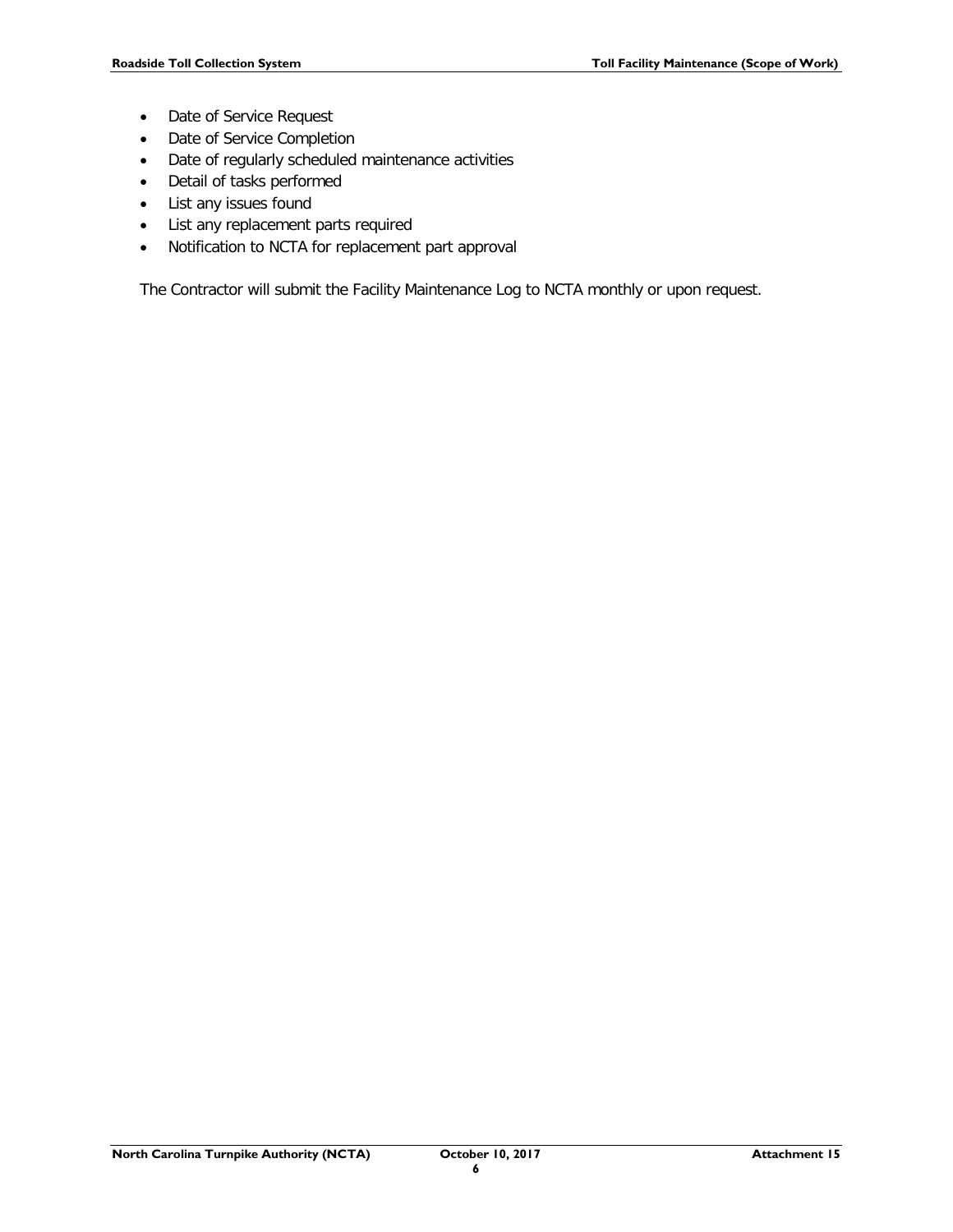### <span id="page-7-0"></span>**SECTION C - FIRE AND CARBON MONOXIDE ALARMS AND FIRE EXTINGUISHERS**

#### **Description**

Perform inspection, maintenance, repair, testing, and any necessary replacements of smoke and carbon monoxide detectors in accordance with applicable NFPA standards, OSHA standards, and local, state and federal codes.

Provide a 10Lb. Class ABC portable fire extinguisher at all toll zone facilities. In addition, provide inspection, maintenance, repair, testing, and any necessary replacements of portable fire extinguishers at all toll facilities.

#### Qualifications

Not later than 60 days prior to Commissioning of the first tolling location, the Contractor shall submit a copy of the Contractor's licenses in accordance with the laws of the State of North Carolina.

#### Preventative Maintenance/Responsibilities

As-Needed Maintenance:

• Replace Batteries

Monthly Maintenance:

- Test smoke detector per manufacture's specification.
- Test carbon monoxide detector per manufacture's specification.
- Visual inspection of all devices.
- Clean smoke detectors using a vacuum cleaner attachment to remove dust and cobwebs. If possible, carefully vacuum inside the unit as well.
- Clean carbon monoxide detectors using a vacuum cleaner attachment to remove dust and cobwebs. If possible, carefully vacuum inside the unit as well. Retest test\silence button after each cleaning.

Annual Maintenance:

- Detector maintenance check.
- Check charge on fire extinguisher.
- Replace batteries

Every two (2) years Maintenance:

• Replace carbon monoxide detectors.

Every five (5) years Maintenance: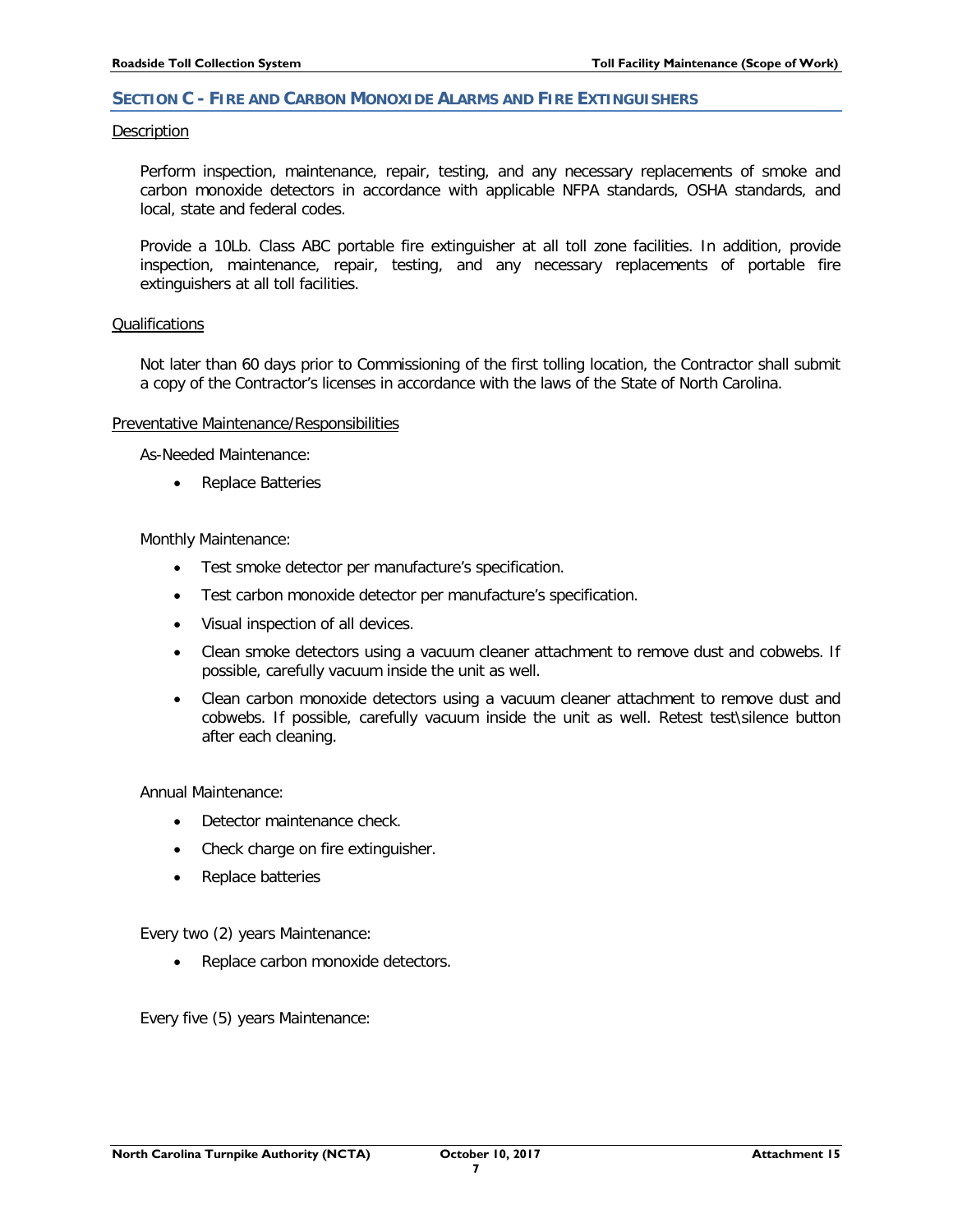• Re-fill and conduct a hydrostatic test on fire extinguishers.

#### Unscheduled Service, Repairs and Replacements

- Repair response time (the time taken to arrive at the site after notification) shall not exceed two (2) hours regardless of the day or time of the notification for non-routine or emergency repairs.
- Provide unscheduled service calls, including emergency service, to diagnose problems and make repairs, adjustments and replacements, as necessary, to keep the equipment in good operating condition.
- If smoke detector, carbon monoxide detector, or fire extinguisher fails, unit must be replaced immediately.
- The Contractor shall be responsible for replacing units or items as part of the Contract requirements. The NCTA must approve items being replaced that are not Original Equipment Manufacturer (OEM) or identical components.
- All portable fire extinguishers shall be maintained in a fully charged and operable condition.
- The Contractor shall ensure that any fire extinguisher certificates that are about to expire be renewed at least ten (10) days in advance of the expiration date.
- If during the routine inspections, the Contractor finds that portable fire extinguishers are missing or not found at the designated location, the Contractor shall replace the portable fire extinguisher within twenty-four (24) hours.

#### General Description of Equipment

- BRK Carbon Monoxide Detector, AC Powered Alarm with battery backup
- First Alert AC Powered Smoke Alarm with battery backup and Silence

#### Documentation and Reporting

Upon completion of any and all service performed on the equipment identified above the Contractor will update the Maintenance Log File with all detailed information including:

- Date of Service Request
- Date of Service Completion
- Date of regularly scheduled maintenance activities
- Detail of tasks performed
- List any issues found
- List any replacement parts required
- Notification to NCTA for replacement part approval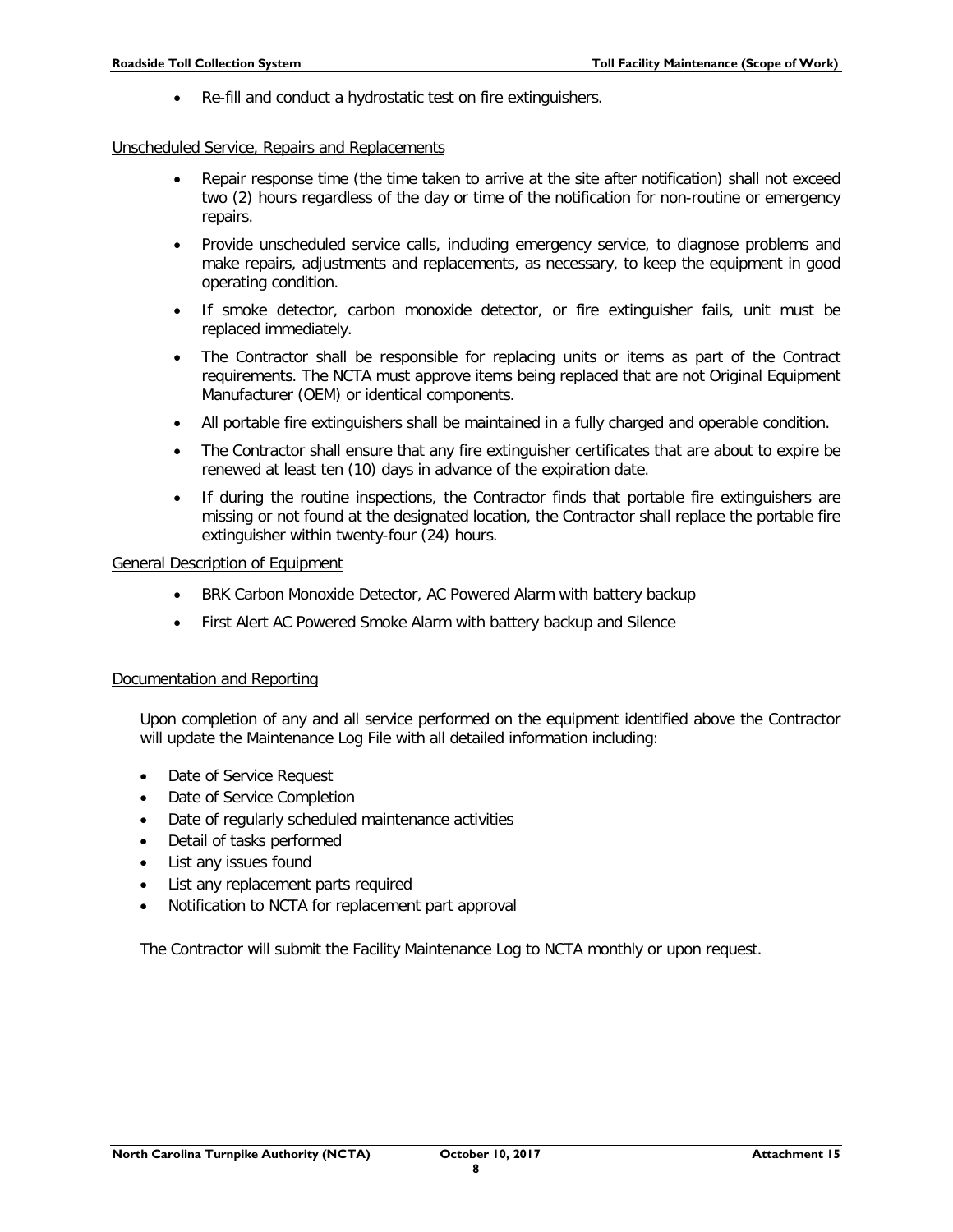# <span id="page-9-0"></span>**SECTION D - STANDBY GENERATORS**

# Description

Perform inspections, routine maintenance, preventive maintenance, parts replacements, fueling of tanks and repair of standby generator equipment.

Personnel performing the work on the generator shall have a minimum of five (5) years of experience in inspecting, maintaining and repairing standby generator sets of the size and capacity of those on the system and shall have a current Certificate of Training issued by the respective generator manufacturer for any unit being maintained or repaired.

#### Qualifications

Not later than 60 days prior to Commissioning of the first tolling location, the Contractor shall submit a copy of the Contractor's licenses in accordance with the laws of the State of North Carolina.

#### Preventative Maintenance/Responsibilities

Weekly Maintenance:

- Exercise cycle run for twenty (20) minutes.
- Visual inspection of generator for obvious issues.
- Verify the exercise cycle has run.

# Monthly Maintenance:

- Visual inspection of all devices.
- Perform standby generator inspections.
- Check all systems for leaks.
- **Engine** 
	- o Test low oil pressure (LOP) safety record seconds to shut down.
	- o Test high engine temperature (HET) safety record seconds to shut down.
	- o Test over speed (O/S) safety record seconds to shut down.
	- o Check pre-alarms if applicable.<br>
	o Check over crank (O/C) item -
	- o Check over crank (O/C) item record seconds to shut down.<br>  $\circ$  Check cycle cranker time.
	- Check cycle cranker time.
	- o Check noises or leaks.
- Oil System
	- o Check oil filter and gaskets.
- Cooling System
	- o Check general condition.
	- o Sample and test anti-freeze and add if needed.
	- o Check coolant level.
	- o Pressure test system.
	- o Check and replace belts and hoses if needed.
- **Exhaust System** 
	- o Visually check for leaks, corrosion and check condensation trap and muffler condition.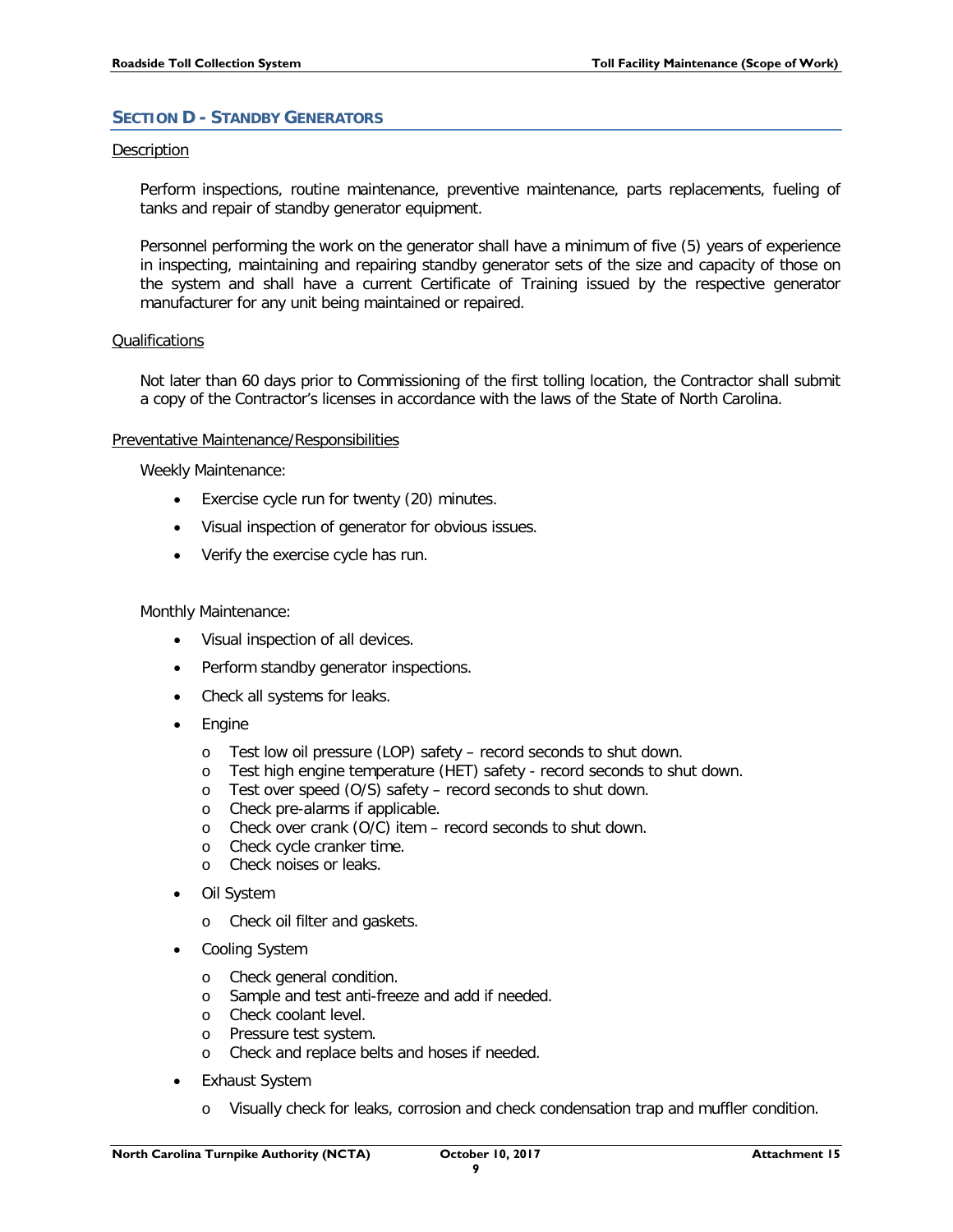- o Drain condensation if possible.
- Fuel System
	- o Check for leaks; check all visible connections and flexible hoses. Replace flexible hoses if needed.
	- o Adjust carburetor as needed.
	- o Service air filters as needed.
	- o Clear debris from around engine from grass or other foreign sources.
	- o Check tanks to ensure they meet EPA requirements for standby generators.
	- o Keep monthly log of fuel tank inspection reports.
- **Generator** 
	- o Visually inspect generator condition, check slip rings and commutator for wear, check lubrication of rear generator bearing.
	- o Check diode heat sinks.
- **Battery** 
	- o Check specific gravity and load test.
	- o Check water level.
	- o Clean terminals and posts and coat with inhibitor.
	- o Check battery charge.
	- o Replace all batteries at the end of the contract.
- **Ignition System** 
	- o Check all wires.
	- o Inspect plugs and electronic ignition
	- o Lubricate upper and lower bearing.<br>
	o Set timing as needed
	- Set timing as needed.
- **Accessories** 
	- o Lubricate all hinges, door locks and cover snaps. Test locks and replace or repair as needed.
	- o Inspect annunciator.
	- o Inspect battery charger.
	- o Adjust battery charger AMP-MA
	- o Adjust annunciator battery lights.
	- o Inspect tanks for rust and corrosion; prepare and paint all areas showing signs of rust or corrosion.
	- o Prepare and paint any areas on the generator enclosure showing signs of rust or corrosion.

Quarterly Maintenance:

- Testing
	- o Check unit under actual or full load as approved by the NCTA. This check should be performed after hours or during weekends.
	- o Adjust voltage and frequency under actual load.
	- o Adjust clock exerciser, day, time, load, no load.
	- o Test delay start, pick up, transfer, cool down, transition and preheat.
	- o Calibrate Under Voltage (UV) sensors, generator sensor, and Over Voltage (OV) sensors.
	- o Record load per leg, voltage, hertz, oil pressure and water temperature.
	- o Check battery charging system.<br>
	o Test transfer switch relays for n
	- Test transfer switch relays for proper operation including loss of single phase power.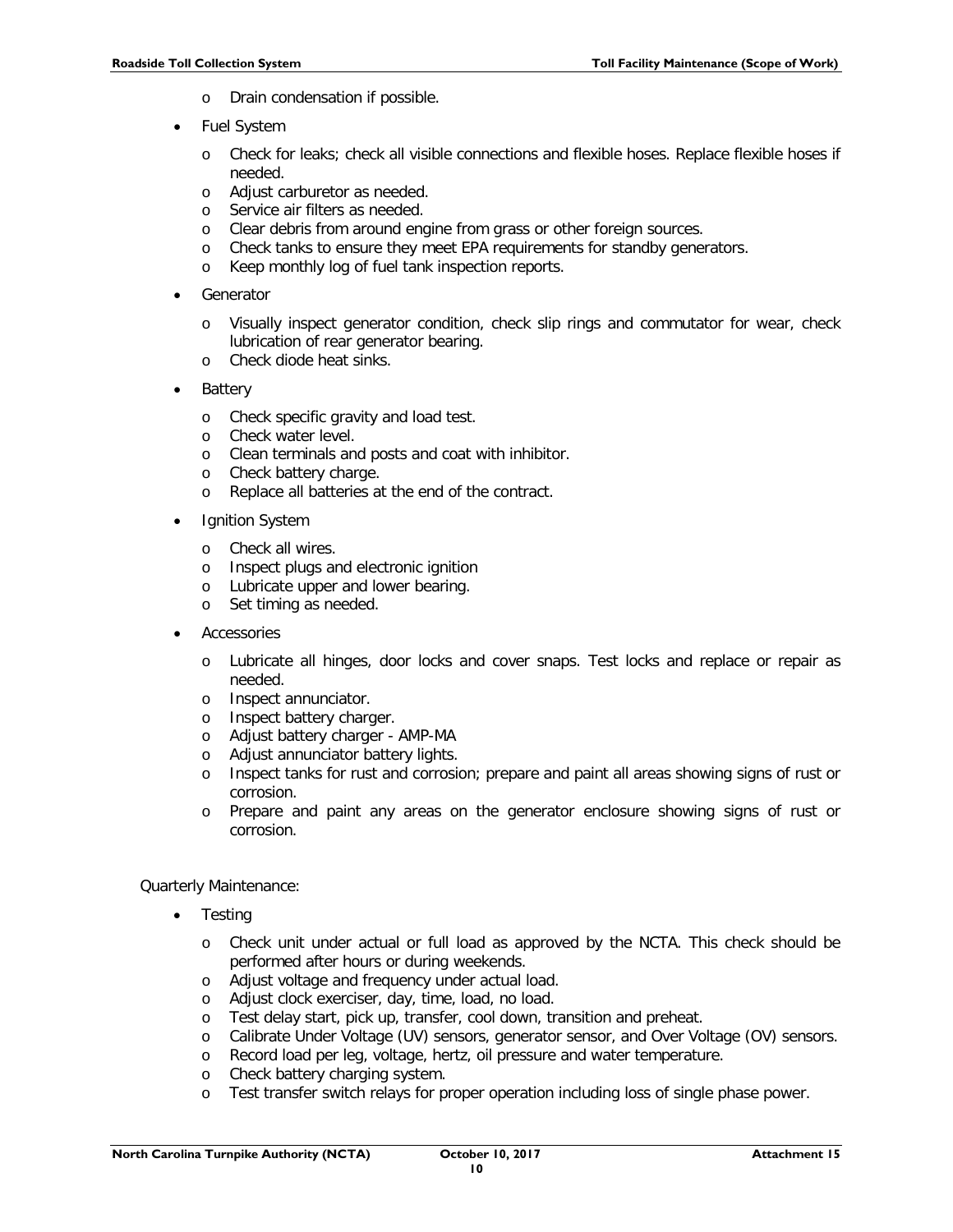- o Provide certification of proper operation.
- o Load test the Generator as recommended by the equipment manufacturer.
- Annual 2 hour Load Bank test per manufacturer recommendation.
	- o Provide load test reports.
	- o Visually check for leaks.

Semi-Annual Maintenance:

- Oil System
	- o Change engine oil.
	- o Change oil filter and gaskets.
	- o Visually check for leaks.

Annual Maintenance:

- Replace batteries.
- Replace filters annually.

#### Unscheduled Service, Repairs and Replacements

- Repair response time (the time taken to arrive at the site after notification) shall not exceed two (2) hours regardless of the day or time of the notification for non-routine or emergency repairs.
- Provide unscheduled service calls, including emergency service, to diagnose problems and make repairs, adjustments and replacements, as necessary, to keep the equipment in good operating condition.
	- o If unit or item cannot be repaired or is not functional within seventy-two (72) hours, a temporary unit or item shall be provided until repairs are completed. The Contractor is required to provide, transport, install and operate a temporary unit when required. The same operation inspections and maintenance checks on the temporary unit will be required. This applies to units under warranty.
- The Contractor shall be responsible for replacing units or items as part of the Contract requirements. The NCTA must approve items being replaced that are not Original Equipment Manufacturer (OEM) or identical components.
- Service and repairs to standby generators shall be performed by individual(s) certified in accordance with North Carolina law to perform such service and repairs to propane engines.
- Perform standby generator service calls, including emergency service to diagnose problems and make repairs, adjustments and replacements, as necessary to keep the emergency generators in good operating condition.
- The Contractor shall also dispatch a generator technician to any reported loss of line power regardless of whether the generator is operating or not.

General Description of Equipment

• 60kW Propane Gas Generator Documentation and Reporting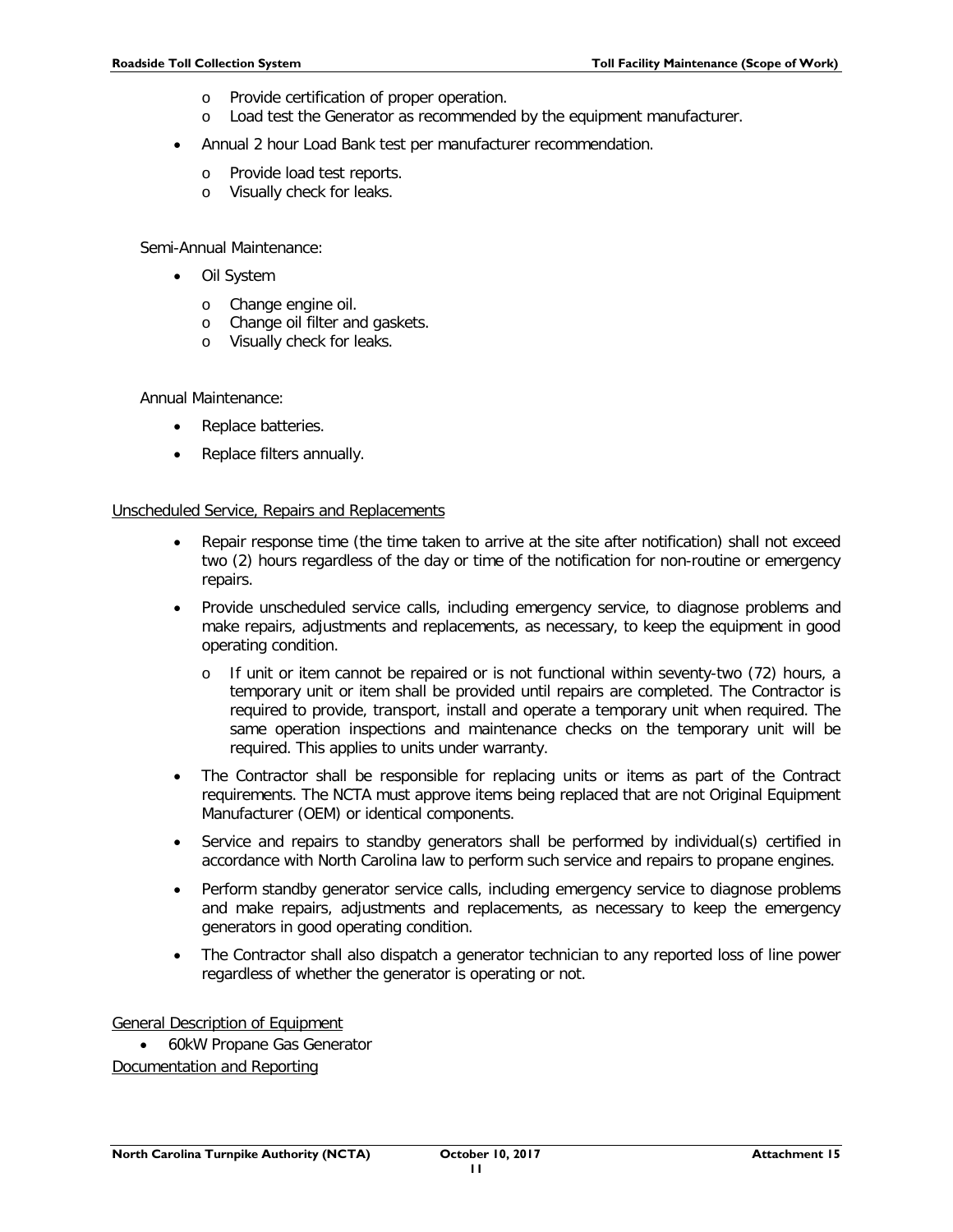Upon completion of any and all service performed on the equipment identified above the Contractor will update the Maintenance Log File with all detailed information including:

- Date of Service Request
- Date of Service Completion
- Date of regularly scheduled maintenance activities
- Detail of tasks performed
- List any issues found
- List any replacement parts required
- Notification to NCTA for replacement part approval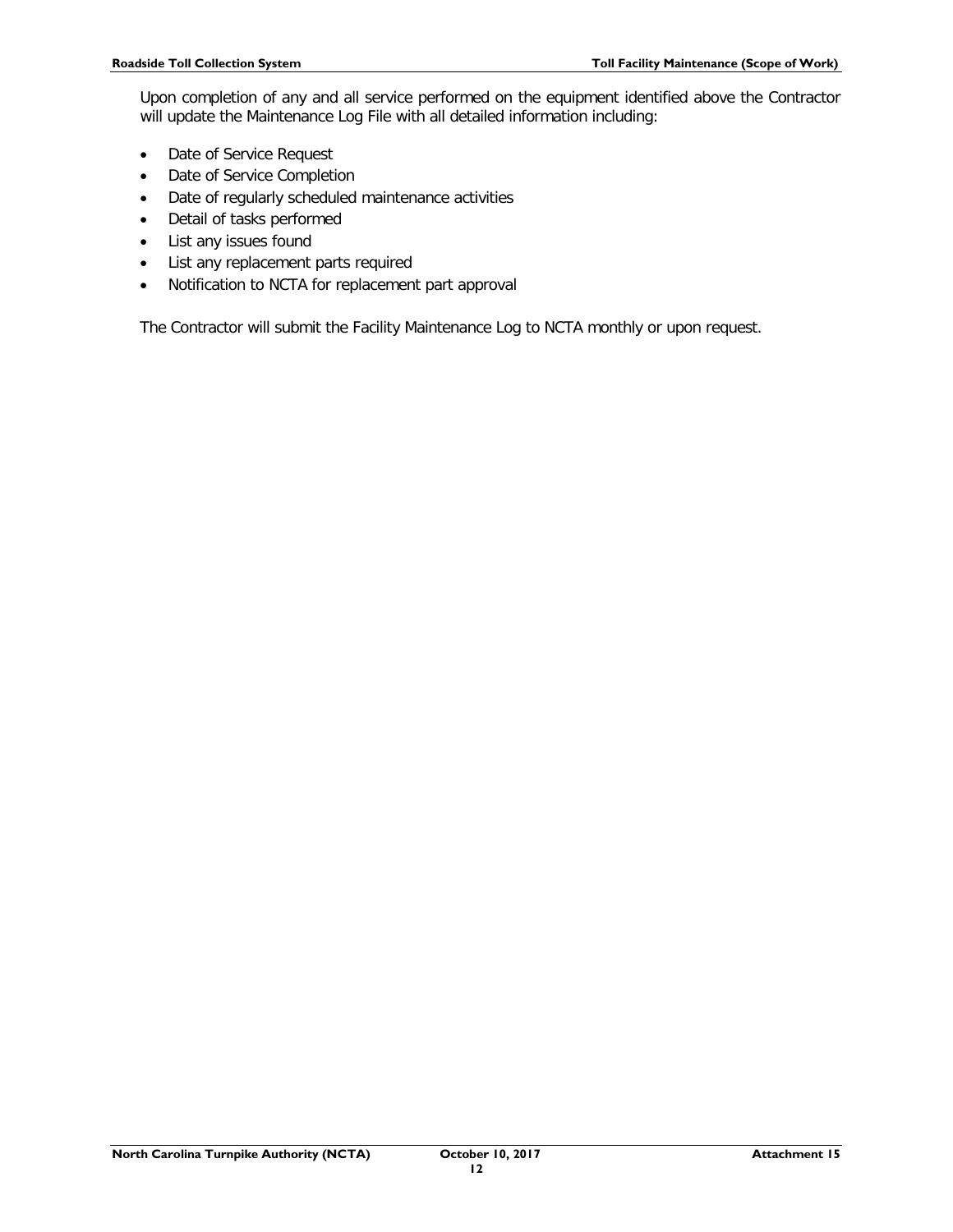# <span id="page-13-0"></span>**SECTION E – SECURITY COMPONENTS**

# Description

Perform general locksmith services for locks on vaults or locks on cabinets including, but not necessarily limited to: installation, replacement and repair of door locks, door hinges, door handles, master keying and rekeying, duplicating keys, replacing/rekeying lock cylinders, and opening vaults (lockouts).

#### Qualifications

Not later than 60 days prior to Commissioning of the first tolling location, the Contractor shall submit a copy of the Contractor's licenses in accordance with the laws of the State of North Carolina.

#### Preventative Maintenance and Service/Responsibilities

#### Initial Start-up Service

- Re-Key all toll facility vaults to a common Key for all locations
- Re-Key/provide padlocks for all distribution disconnect panels with same key configuration
- Maintain Master set of keys
- Create 5 sets for distribution to the Contractor and NCTA designated staff

# Quarterly Maintenance:

- Check all locks are in working order.
- Lubricate all locks per manufacturer's recommendations.
- Verify keys for all locks can be located.
- Note and report any lock tampering

# Unscheduled Service, Repairs and Replacements

- Repair response time (the time taken to arrive at the site after notification) shall not exceed two (2) hours regardless of the day or time of the notification for non-routine or emergency repairs.
- Provide unscheduled service calls, including emergency service, to diagnose problems and make repairs, adjustments and replacements, as necessary, to keep the equipment in good operating condition.
- Any item that compromises the security of the toll site or tolling equipment must be repaired before being left unattended.
- A unit or item must be repaired and be functional within seventy-two (72) hours the Contractor shall be responsible for replacing units or items as part of the Contract requirements. The NCTA must approve items being replaced that are not Original Equipment Manufacturer (OEM) or identical components.

# Documentation and Reporting

Upon completion of any and all service performed on the equipment identified above the Contractor will update the Maintenance Log File with all detailed information including:

- Date of Service Request
- Date of Service Completion
- Date of regularly scheduled maintenance activities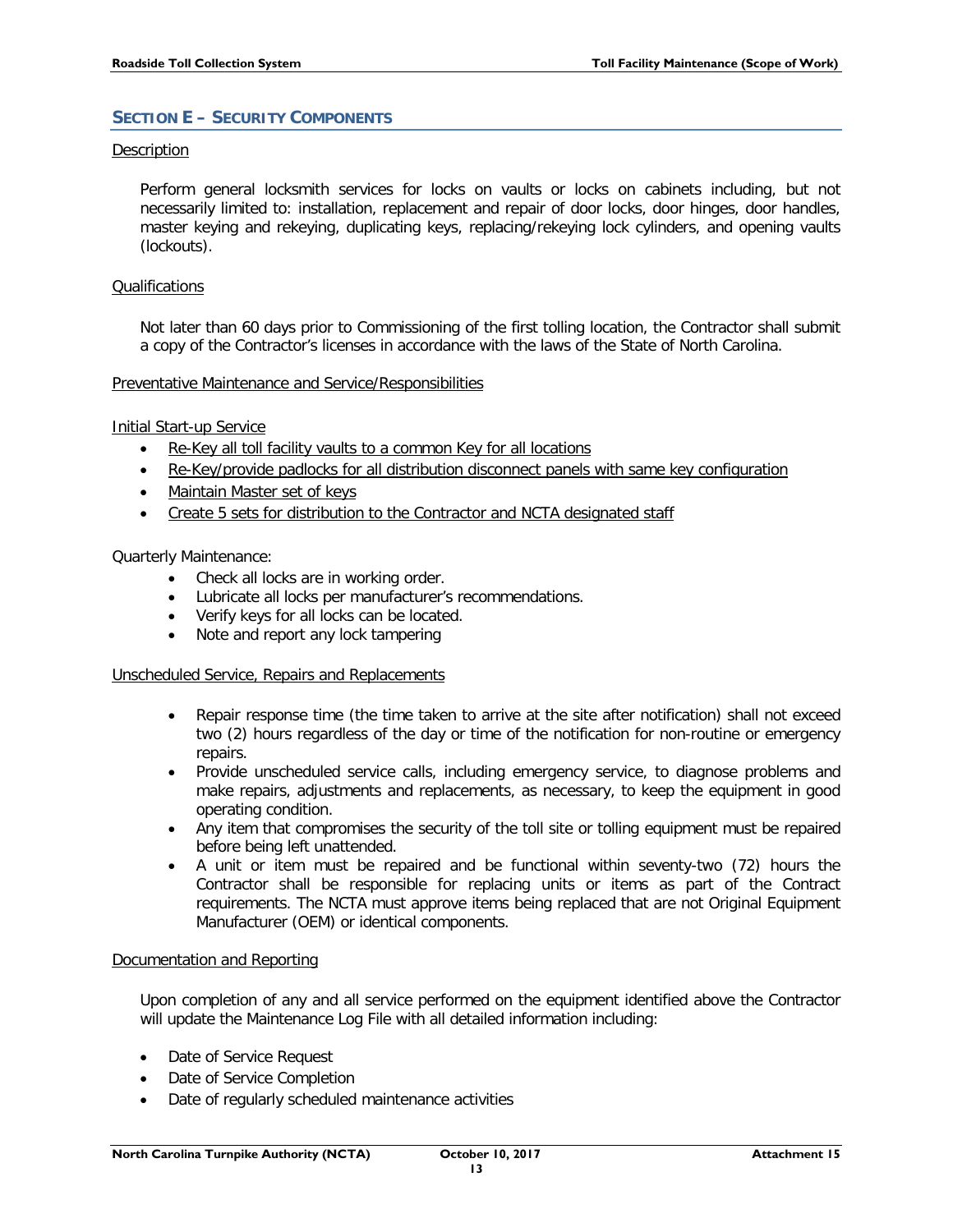- Detail of tasks performed
- List any issues found
- List any replacement parts required
- Notification to NCTA for replacement part approval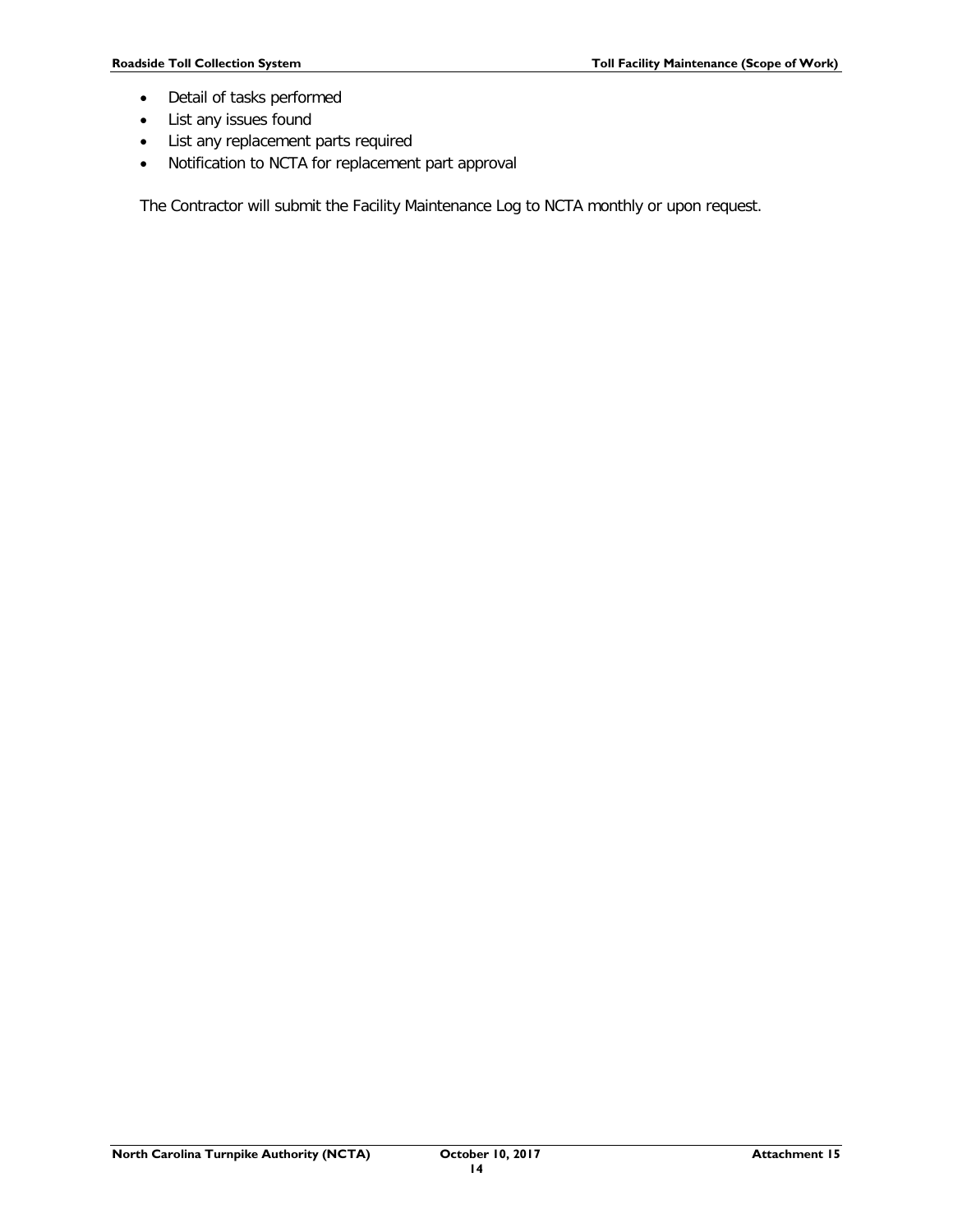# <span id="page-15-0"></span>**SECTION F - TOLL FACILITY VAULTS**

# Description

Maintain the toll facility vaults' structural integrity and appearance.

#### Qualifications

Not later than 60 days prior to Commissioning of the first tolling location, the Contractor shall submit a copy of the Contractor's licenses in accordance with the laws of the State of North Carolina.

# Preventative Maintenance Responsibilities

Weekly Maintenance:

- Clear and remove all debris, litter, etc. inside vaults and out.
- Remove cobwebs and insect nests from walls, corners and ceilings of all vaults.
- Clean exterior door jambs, frames and transoms in all entrances.

# Quarterly Maintenance:

- Perform Visual Inspections
	- o Inspect the vaults for cracks in panels at sharp angles near doors and openings and at panel connection joints.
	- o Inspect coatings for peeling on the doors where concrete was cracking.
	- o Inspect the floor coatings for chipping and wear.
	- o Inspect for rust stains found around cracks, or exposed reinforcing steel, or other causes for concern.
	- o Look at door and vault seals, caulking, exposed backer bar, or door jamb seals missing or damaged.
- As-needed maintenance:
	- o Repair all cracks on interior or exterior walls, roof, sidewalk, and floor surfaces.
	- o Repair joints.
	- o Repair water infiltration.
	- o Repairs to paint, sealants, and coatings.
	- o Repair door seals.
	- o Any issues noted during inspections that negatively affect the appearance & structural integrity of the vaults as determined by the inspectors or NCTA.

# Annual Maintenance

Inspection by and report on condition from a qualified structural engineer.

# Unscheduled Service, Repairs and Replacements

- Repair response time (the time taken to arrive at the site after notification) shall not exceed two (2) hours regardless of the day or time of the notification for non-routine or emergency repairs.
- Provide unscheduled service calls, including emergency service, to diagnose problems and make repairs, adjustments and replacements, as necessary, to keep the equipment in good operating condition.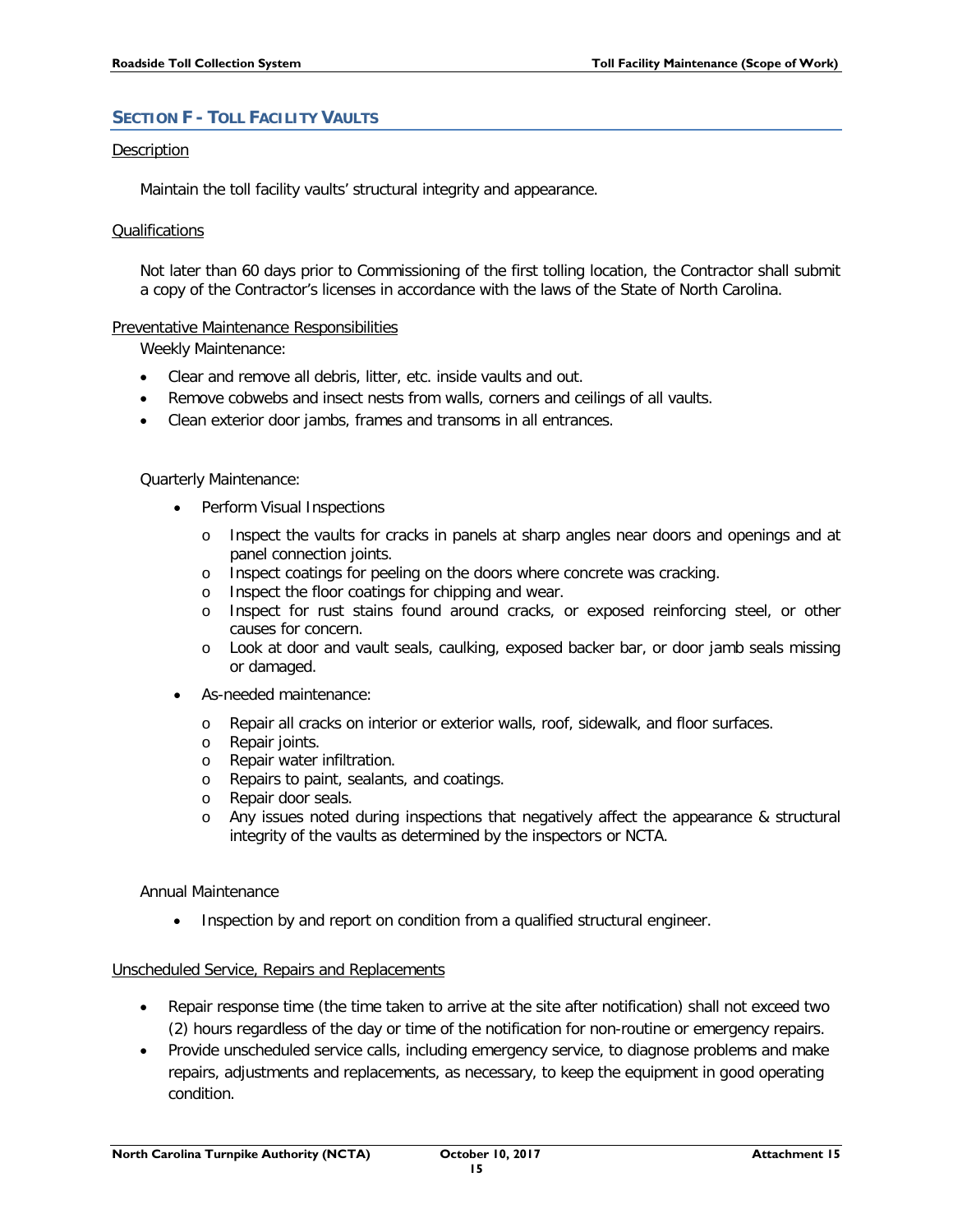- Unit or item must be repaired or replaced within seventy-two (72) hours. This applies to units under warranty.
- The Contractor shall make provisions to assure the facilities are maintained in a secure condition at all times. Cracks in interior or exterior walls and the roof should be repaired per the manufacturer's recommendations. Coatings should be repaired per the manufacturer's recommendations.
	- o Before applying and handling any repair products, always review the application instructions, container labels, and the material safety data sheet (MSDS). If there are any questions relating to requirements specified on the MSDS, the Contractor shall contact the manufacturer of the product. All recommended safety requirements must be followed at all times.

# Documentation and Reporting

Upon completion of any and all service performed on the equipment identified above the Contractor will update the Maintenance Log File with all detailed information including:

- Date of Service Request
- Date of Service Completion
- Date of regularly scheduled maintenance activities
- Detail of tasks performed
- List any issues found
- List any replacement parts required
- Notification to NCTA for replacement part approval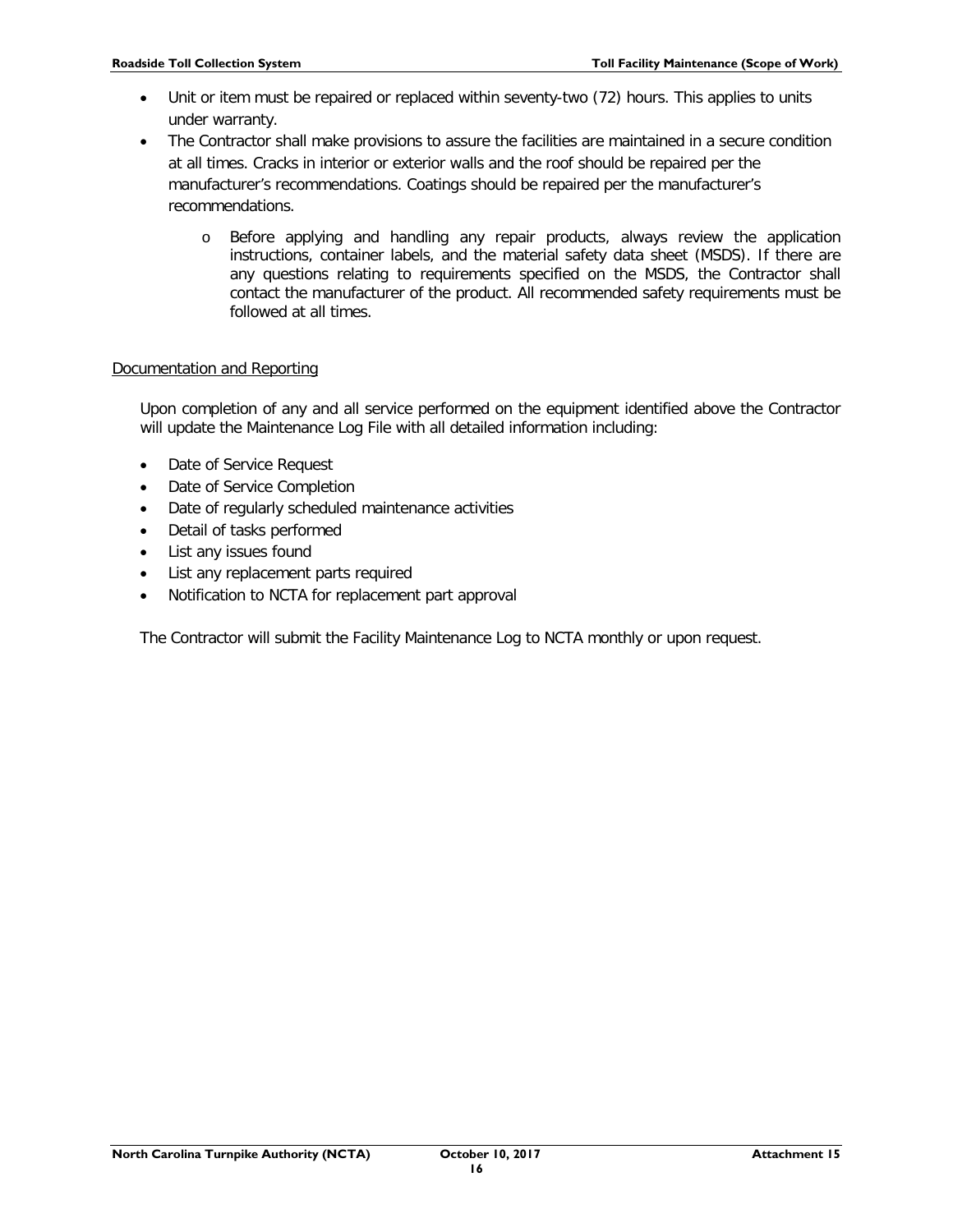# <span id="page-17-0"></span>**SECTION G - PRESSURE CLEANING**

### Description

Perform pressure cleaning, hand cleaning and chemical cleaning of toll facilities. Cleaning shall include but not be limited to all equipment cabinets, external masonry, concrete and stucco walls, brick walls, walkways and sidewalks located within the screen wall. Maintenance of the screen wall (inside and out) is included within this change order.

#### Preventative Maintenance/Responsibilities

Semi-Annual Maintenance:

- Pressure Washing
	- o Provide all labor, materials, tools, equipment and incidentals (including water if not available at the facility) necessary to perform the work as specified. Use cleaners, degreasing agents and other approved means to remove all dirt, oil, tar, exhaust residue, spider webs and egg sacs, mud dauber nests, wasp and bee nests and any other deposit or film which may be present on the exterior of the vaults. Streaking of surfaces will not be allowed and manual scrubbing may be required in order to attain the desired results.
	- o Materials Safety Data Sheets (MSDS) for all chemicals used shall be submitted by the Contractor. All chemical agents and additives must be approved by NCTA prior to beginning any work.
	- o Protect all NCTA equipment during the time that cleaning is in progress. The Contractor shall be responsible for any and all damages caused by their contractor's operations to either NCTA property or to the public moving through the facilities. No equipment, vehicles or materials may be stored at any NCTA facility.
	- o Upon completion of each day's work, the Contractor shall ensure that the toll zone or facility being cleaned is free from debris caused by the work and remove and dispose of such debris off NCTA right-of-way.
	- o The cleaning equipment shall be independently powered and capable of attaining adequate pressure and temperature to perform a job that meets the desired cleaning results. The equipment must also be designed to apply approved cleaning agents to surfaces to be cleaned in a volume sufficient to attain the desired cleaning results. Chemical cleaners that are used on surfaces in areas of plants and grass shall not be harmful to vegetation. Care shall also be taken to avoid any damage to existing grass, plants, shrubs and trees by equipment or personnel. Any plants or foliage damaged shall be replaced with equal or better plantings at no cost to the NCTA.
- Follow approved cleaning procedures for surfaces coated with the concrete sealer or stain.

# Documentation and Reporting

Upon completion of any and all service performed on the equipment identified above the Contractor will update the Maintenance Log File with all detailed information including:

- Date of Service Request
- Date of Service Completion
- Date of regularly scheduled maintenance activities
- Detail of tasks performed
- List any issues found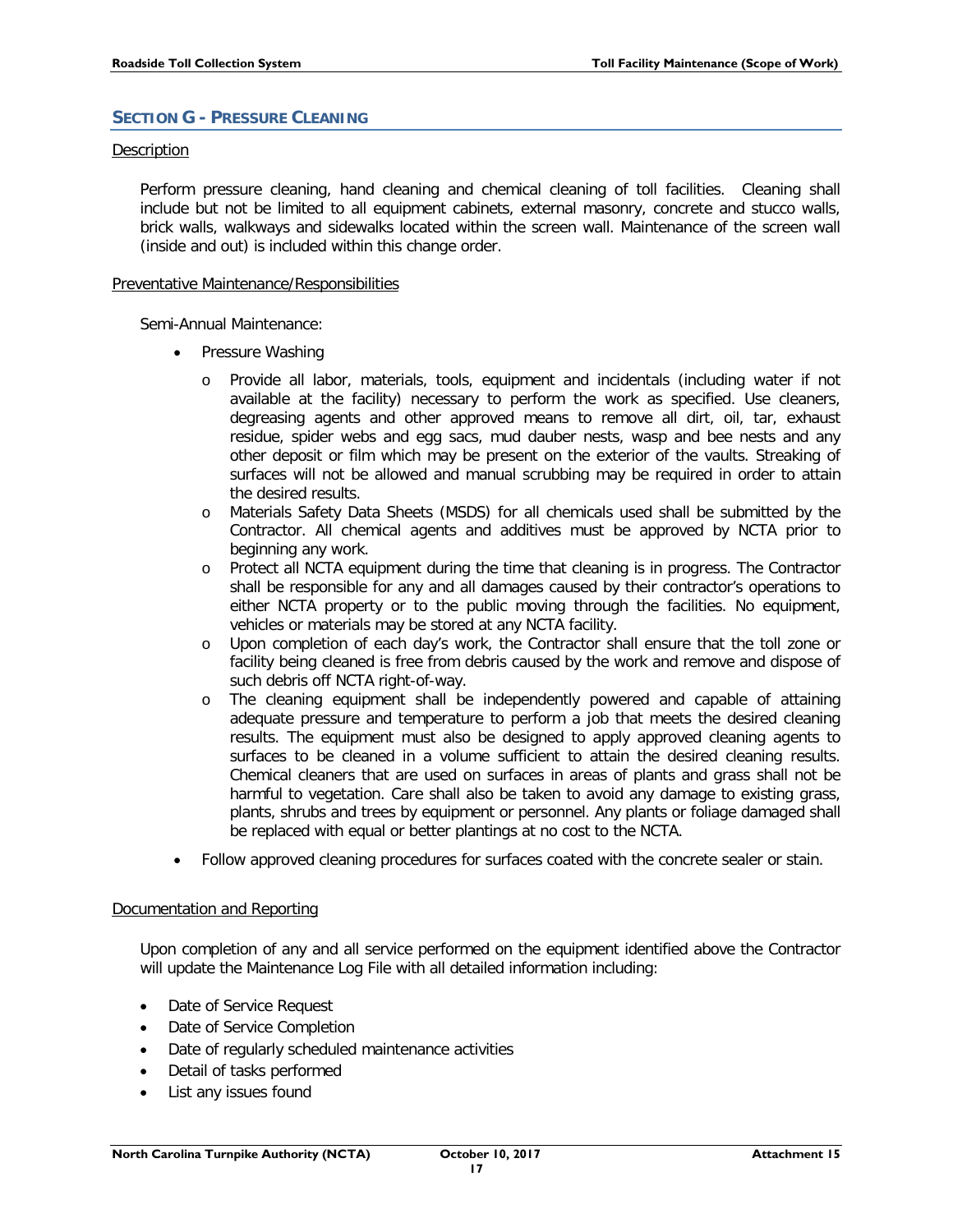- List any replacement parts required
- Notification to NCTA for replacement part approval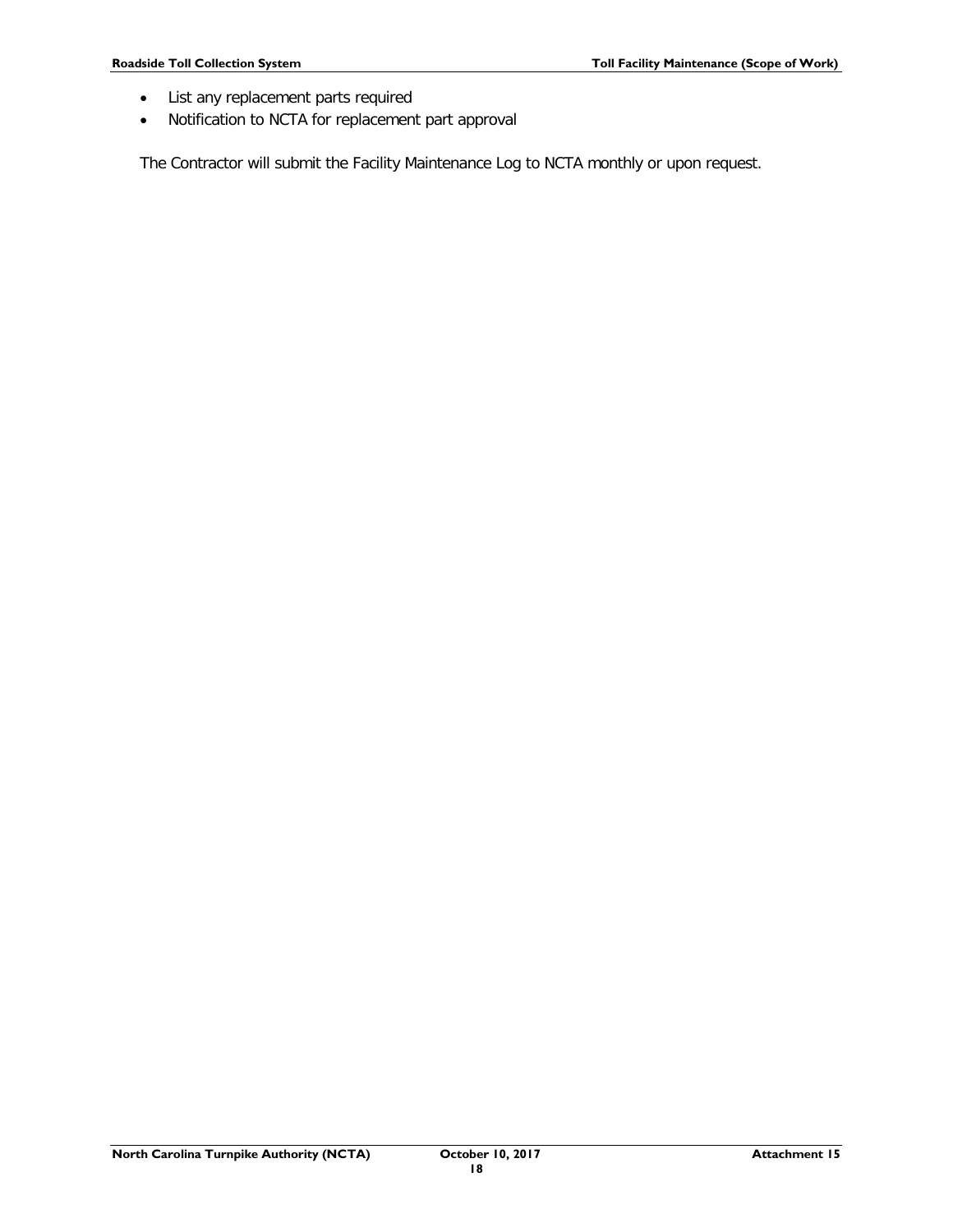# <span id="page-19-0"></span>**SECTION H - PEST CONTROL**

# Description

Perform pest control services. Pests are defined as general household pests such as mice, rats, roaches and common ants (including ghost ants and fire ants), carpenter ants, pharaoh ants, subterranean termites, dry wood termites, bird control, rodents, snakes, etc.

#### Qualifications

Pesticides that comply with the provisions of the Federal Insecticide, Fungicide, and Rodenticide Act (7, U.S.C. 136 et. seq.) as amended by the Federal Environmental Pesticide Control Act of 1972 and the regulations issued there under are permitted. Not later than 60 days prior to Commissioning of the first tolling location, the Contractor shall submit a copy of the Contractor's licenses in accordance with the laws of the State of North Carolina.

#### Preventative Maintenance Responsibilities

As-Needed Maintenance:

• Emergency removal of pests.

Quarterly Maintenance (change of season time frames – Dec, March, June and September):

- Insect control includes those measures which are necessary to suppress general household insects, as defined above, within and around the facilities by using properly registered and labeled pesticide products and approved devices.
- Rodent control includes those measures necessary to suppress populations of rats and mice that become a nuisance within or around the NCTA premises and equipment. There shall be no signs of infestations.
- The program for the control of general pests shall be continually in effect. There shall be no signs of infestations.
- Treat all areas of the facility to eliminate those pests listed above. These areas include, but are not limited to, vaults (interior and exterior perimeter which extends for a distance of fifteen feet (15') around the vaults), toll cabinets, emergency generators, and storage facilities.
- Protect NCTA equipment during the time the work is underway. All materials for pest control shall conform to federal, state and local ordinances and precautions shall be used to avoid accident or injury to the employees and prevent damage to the facilities.

# Documentation and Reporting

Upon completion of any and all service performed on the equipment identified above the Contractor will update the Maintenance Log File with all detailed information including:

- Date of Service Request
- Date of Service Completion
- Date of regularly scheduled maintenance activities
- Detail of tasks performed
- List any issues found
- List any replacement parts required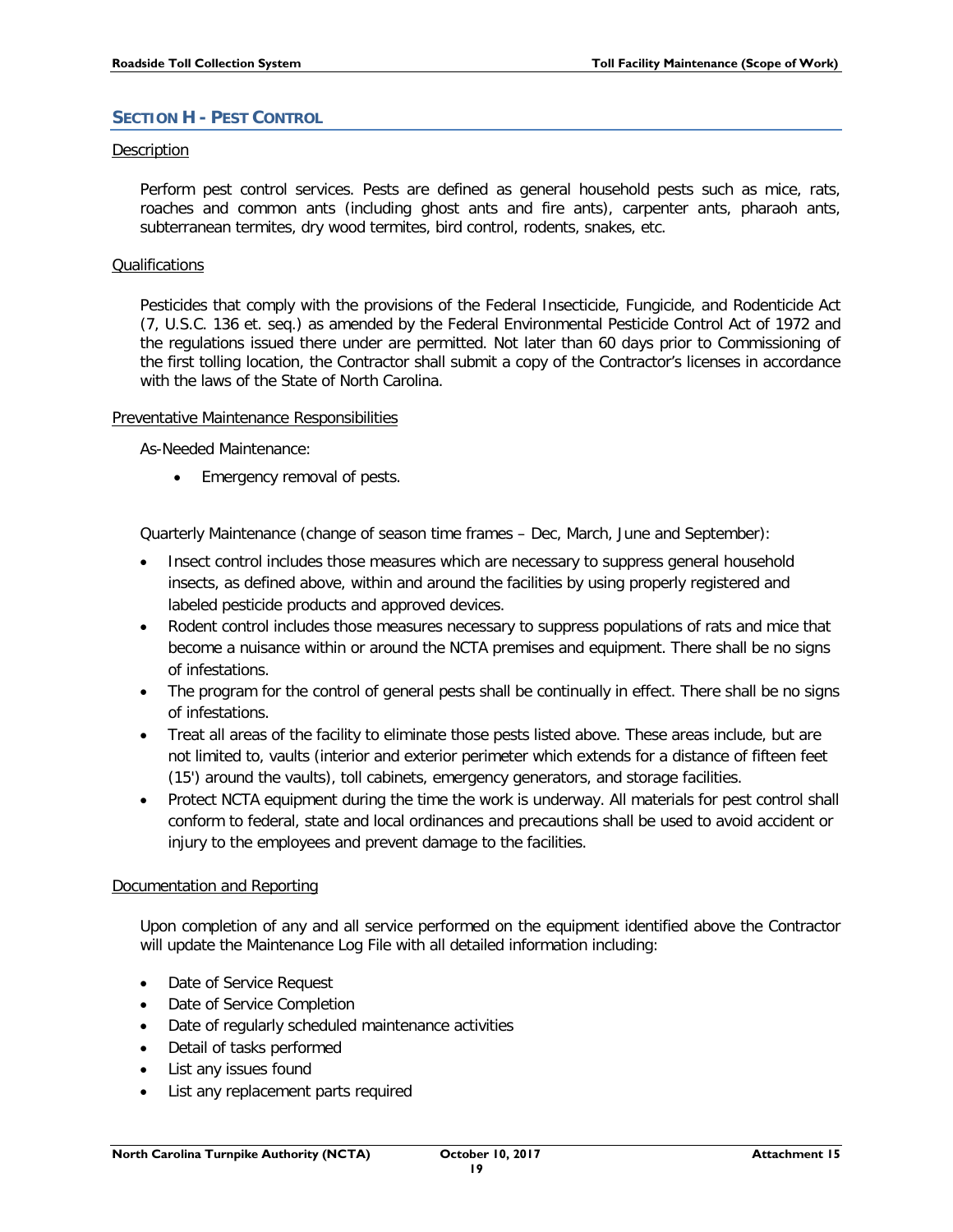• Notification to NCTA for replacement part approval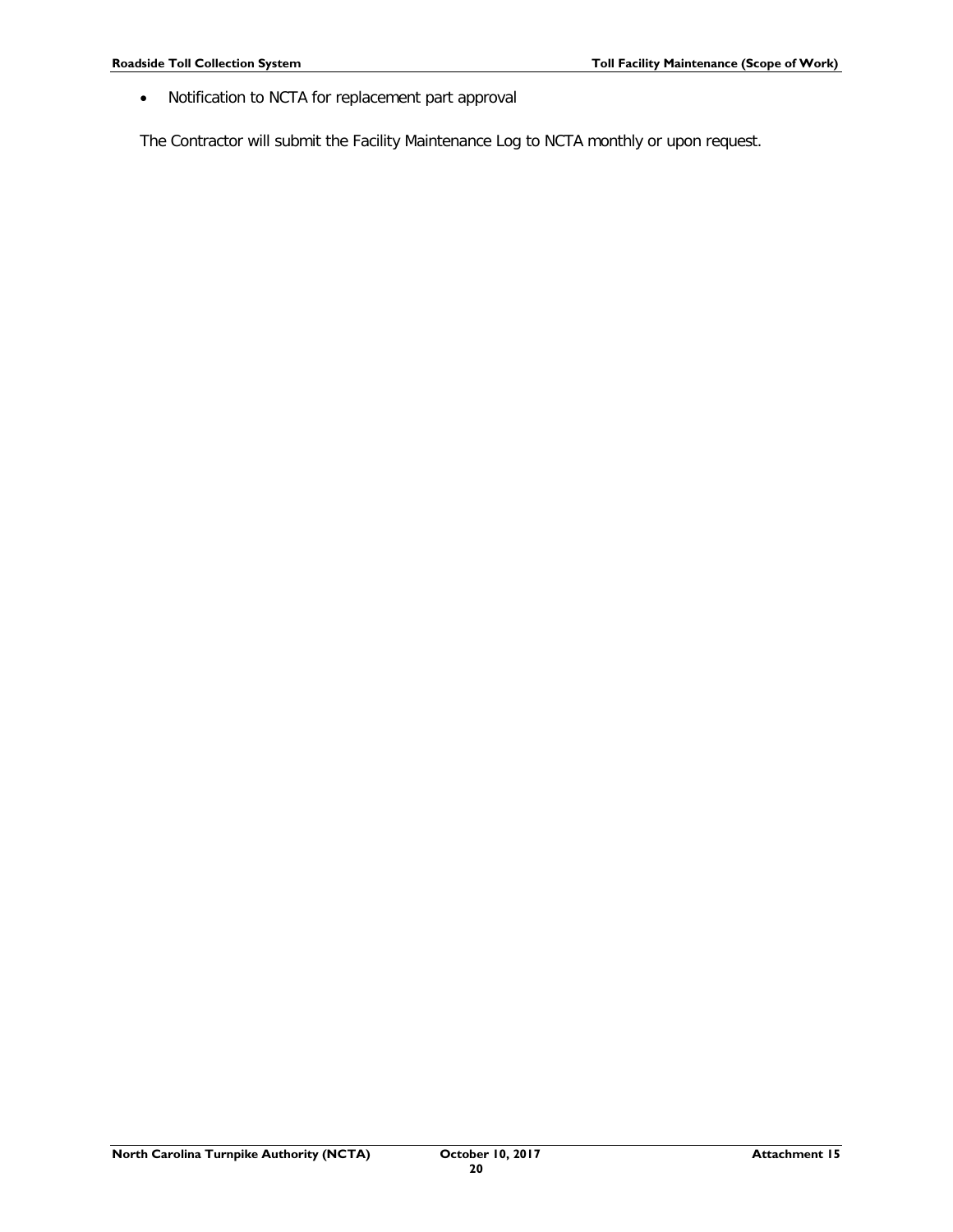# <span id="page-21-0"></span>**SECTION I - GROUNDING AND GROUND SYSTEM TESTING**

#### Description

Test grounding systems and rods and repair and retest out of tolerance grounding systems at all of the vaults. Typically one third to one half of the ground rods will be tested. If more than half of the ground rods tested are out of tolerance, all rods at the facility shall be tested. Subsequent years shall include testing, repairing and certifying the grounding system at toll zones suspected of having out of tolerance grounding systems as directed by the NCTA.

Use a ground testing measuring device approved for that function such as Fluke, GISCO, Extech, AMEC, etc. with calibration certificate within the past calendar year of tests.

#### Qualifications

Personnel performing the work shall be currently licensed by the State of North Carolina in accordance with State laws. Not later than 60 days prior to Commissioning of the first tolling location, the Contractor shall submit a copy of the Contractor's licenses in accordance with the laws of the State of North Carolina.

# Preventative Maintenance/Responsibilities

As-Needed:

- Check system for damage and needed repair.
- Perform repairs as needed.

# Semi-Annual Maintenance:

- **Testing** 
	- o Perform testing of ground rods at each toll zone and facility as directed by the NCTA to determine the resistance of each ground rod. Document, certify, correct and provide a report of Ground Resistance Test for the results of all tests performed.
	- o For all ground rods exceeding 25 ohms (unless otherwise specified), furnish and install 5/8" x 10' copper clad ground rods or ground rod segments as necessary to achieve the grounding requirements until ground resistance of 25 ohms (unless otherwise specified) or less is achieved.
	- o Furnish and install exothermic weld connections, Cadweld by ERICO approved equal as necessary to achieve the testing requirements.
	- o Perform testing and provide and certify a report of Ground Resistance Test at each toll zone grounding system upon completion of installation of new ground rod(s).

Unscheduled Service, Repairs and Replacements

- Repair response time (the time taken to arrive at the site after notification) shall not exceed two (2) hours regardless of the day or time of the notification for non-routine or emergency repairs.
- Provide unscheduled service calls, including emergency service, to diagnose problems and make repairs, adjustments and replacements, as necessary, to keep the equipment in good operating condition.
- Unit or item must be repaired or replaced within seventy-two (72) hours. This applies to units under warranty.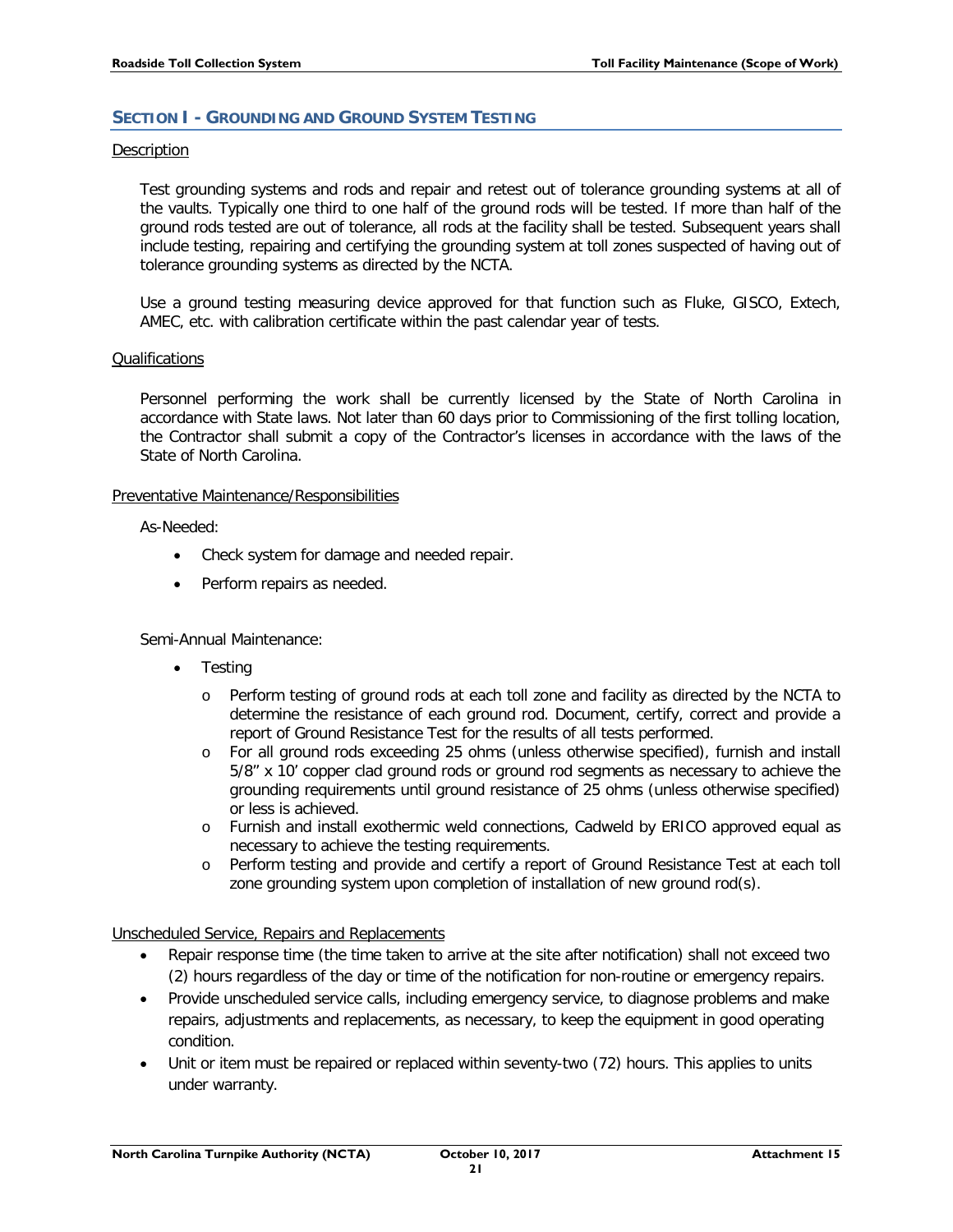• The Contractor shall be responsible for replacing units or items as part of the Contract requirements. The NCTA must approve items being replaced that are not Original Equipment Manufacturer (OEM) or identical components.

# Documentation and Reporting

Upon completion of any and all service performed on the equipment identified above the Contractor will update the Maintenance Log File with all detailed information including:

- Date of Service Request
- Date of Service Completion
- Date of regularly scheduled maintenance activities
- Detail of tasks performed
- List any issues found
- List any replacement parts required
- Notification to NCTA for replacement part approval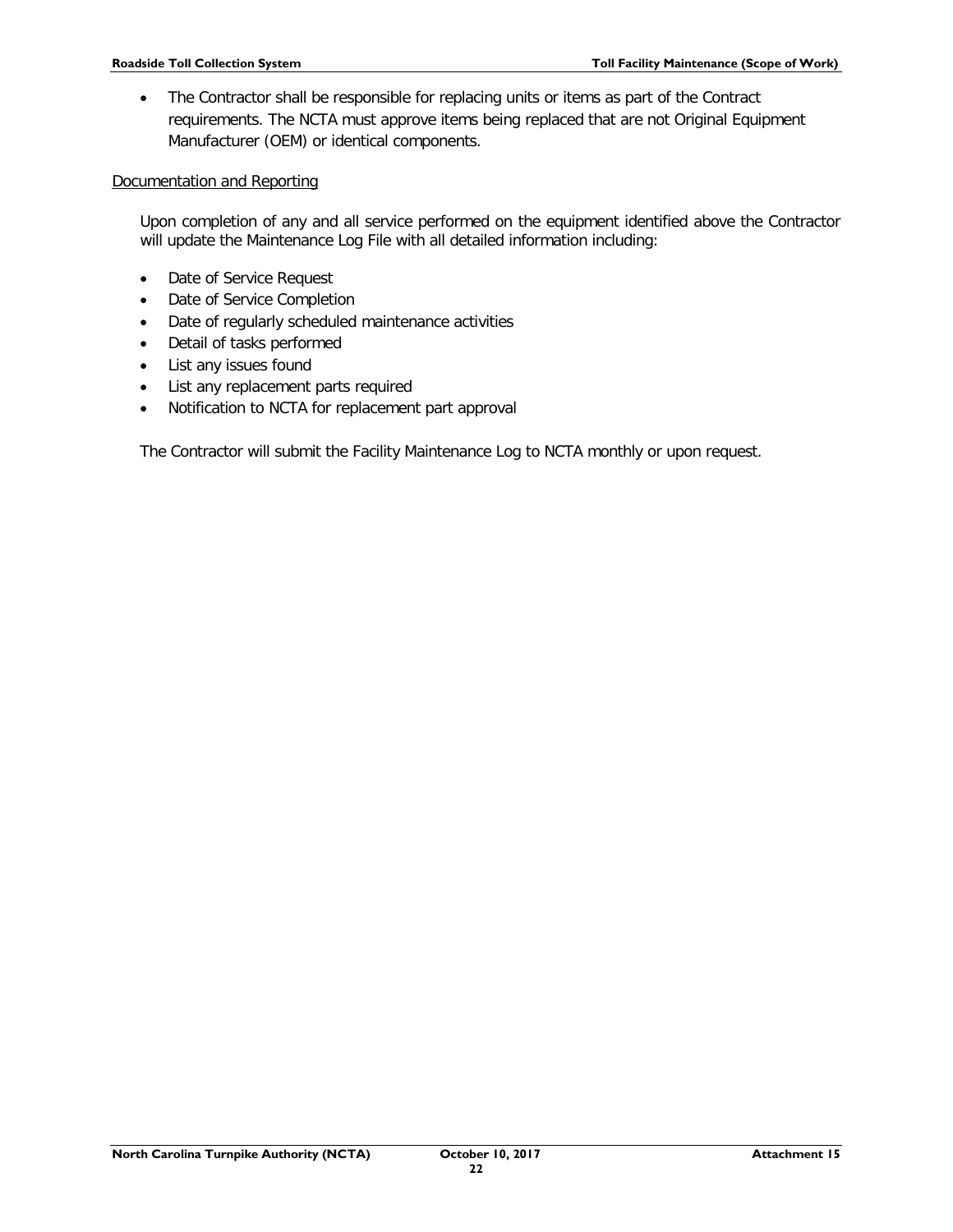# <span id="page-23-0"></span>**SECTION J – FIBER OPTIC NETWORK (FON)/ UTILITY LOCATING**

# Description

The intent of this attachment is for the Contractor to locate and investigate the NCTA FON/Utility underground infrastructure as needed or requested.

# **Qualifications**

Not later than 60 days prior to Commissioning of the first tolling location, the Contractor shall submit a copy of the Contractor's contractor who will be performing this work.

#### **Responsibilities**

- Underground infrastructure to locate:
	- o Conduit (power, communications)
	- o Propane Tanks
- Areas needing to be marked should be marked using the color code chart for North Carolina 811: <http://nc811.org/colorcodechart.htm>

#### Documentation and Reporting

Upon completion of any and all service performed on the equipment identified above the Contractor will update the Maintenance Log File with all detailed information including:

- Date of Service Request
- Date of Service Completion
- Date of regularly scheduled maintenance activities
- Detail of tasks performed
- List any issues found
- List any replacements part required
- Notification to NCTA for replacement part approval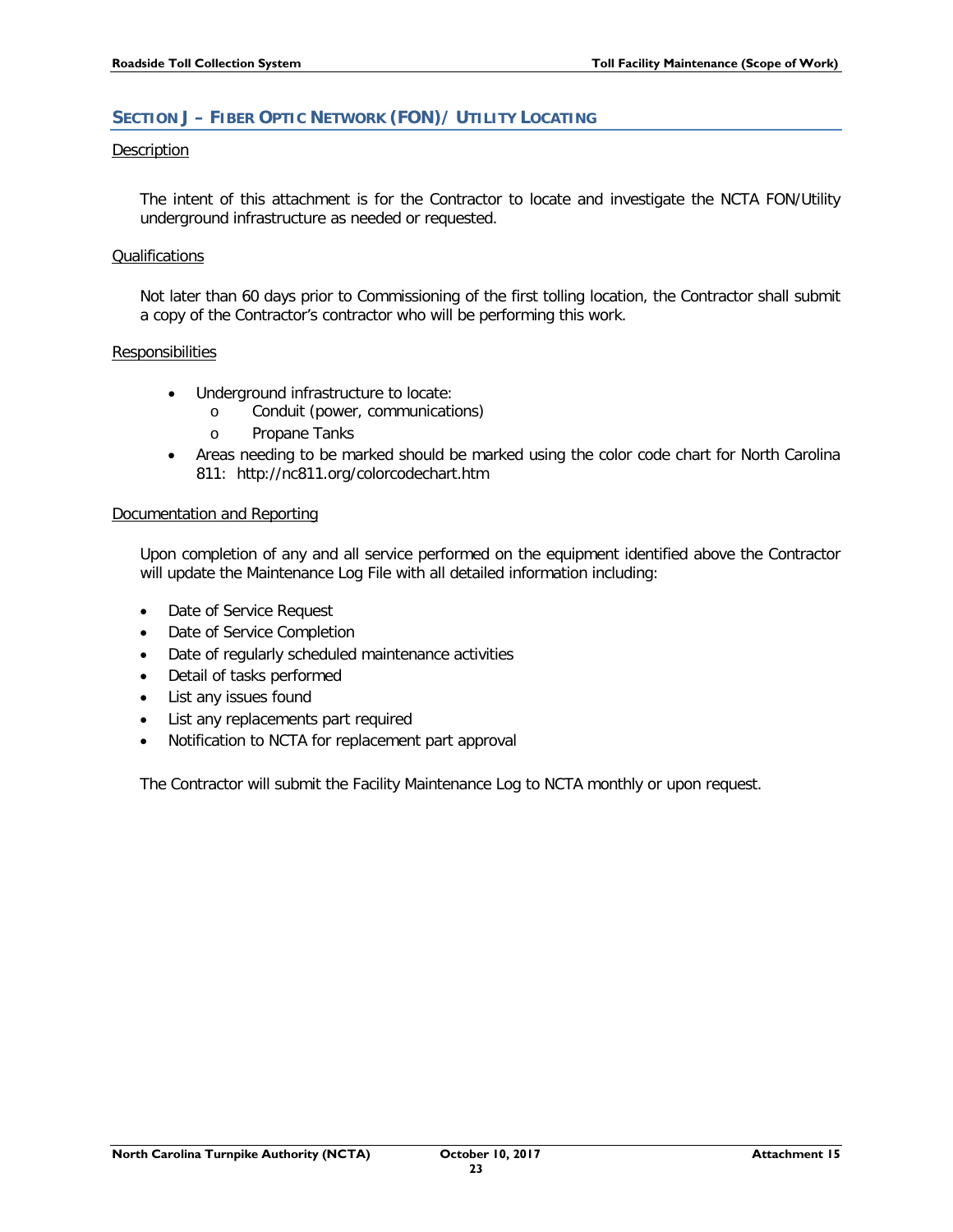# <span id="page-24-0"></span>**SECTION K - MAINTENANCE OF TRAFFIC (MOT)**

#### **Description**

The intent of this attachment is for the Contractor to furnish, install, and maintain traffic control devices for both routine repair and any emergencies affecting the Roadside Toll Collection System (RTCS) and facilities maintenance.

#### **Qualifications**

Not later than 60 days prior to Commissioning of the first tolling location, the Contractor shall submit a copy of the Contractor's contractor who will be performing this work. The Contractor shall be certified to perform Maintenance of Traffic in the state of North Carolina.

#### **Responsibilities**

- Install all necessary traffic control devices, as required to perform the maintenance items identified herein, in accordance with the Manual of Uniform Traffic Control Devices, the NCDOT Roadway Standard Drawings, and NCDOT Standard Specifications for Roads and Structures.
- Upon determining that the emergency repair requires a lane closure the Contractor will consult with NCTA to determine the priority of the fault. It may be determined that some repairs that require a lane closure can be scheduled for next business day, allowing a greater than 24 hour notice to the MOT vendor. If the decision by NCTA is made that MOT is required without providing a 24 hour nor greater notice to the MOT vendor, the Contractor will notify the MOT vendor that an emergency lane closure (under 24 hours notice) is required. The Contractor repair time will start once proper MOT is in place and the lane/lanes in need of service are completely secured with the proper traffic control devices.
- Provide a pricing sheet for typical MOT. Pricing shall include single lane closures, two lane closures, full roadway closure and/or detour route signing, and any applicable emergency or holiday mobilization fee or premium.
- The NCTA must be notified prior to establishing any MOT.
- Pre-approval for a one-lane closure is granted for the hours of 9 a.m. 4 p.m., and 7 p.m. 6 a.m. daily. If a more strenuous lane closure is needed, NCTA's approval will be required. Routine repair closures must not fall during an NCDOT holiday.

# Documentation and Reporting

Upon completion of any and all service performed on the equipment identified above the Contractor will update the Maintenance Log File with all detailed information including:

- Date of Service Request
- Date of Service Completion
- Date of regularly scheduled maintenance activities
- Detail of tasks performed
- List any issues found
- List any replacement parts required
- Notification to NCTA for replacement part approval